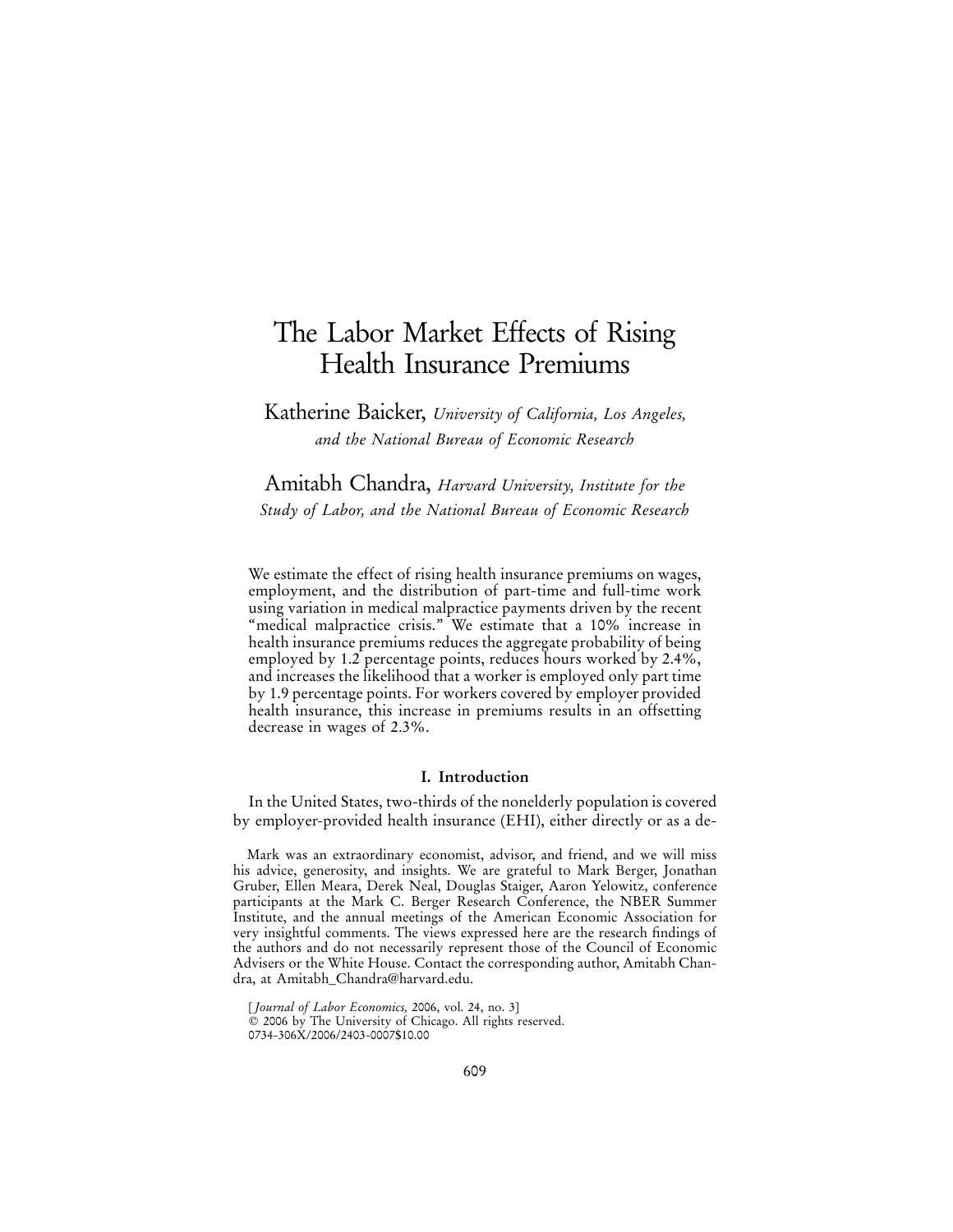pendent through a family member's coverage.<sup>1</sup> According to a national survey conducted by the Kaiser Family Foundation, the cost of EHI has increased by over 59% since 2000, with no accompanying increase in the scale or scope of benefits; between 2003 and 2004 the price of premiums increased 11.2%, 9 percentage points more than the 2.3% increase in workers' hourly earnings.<sup>2</sup> Increases in health insurance premiums may have significant effects on labor markets, including changes in the number of jobs, hours worked per employee, wages, and compensation packages. Indeed, it is possible that a significant portion of the increase in the uninsured population may be a consequence of employers shedding this benefit as health insurance premiums rise (Porter 2004). Simple correlations are consistent with this story: despite strong economic growth in the 1990s, the number of nonelderly uninsured grew by 3 percentage points to 15.7% of the population, while the price of health insurance premiums grew by 34%.

Understanding the relationship between health insurance costs and labor markets is of growing policy importance. Proposals to cover the uninsured often rely on "employer mandates" that would require employers to cover eligible workers.<sup>3</sup> For example, California's Senate Bill 2 (also known as Proposition 72, narrowly defeated in November 2004) would have required all employers with more than 20 employees to provide health insurance to their workers (who work more than 100 hours per month). Other policy proposals include the provision of tax credits for the purchase of nongroup health insurance, which would differentially change eligible employees' valuation of benefits provided by their employer versus wages.

The magnitude of the effects of increases in benefit costs on employment, wages, and health insurance coverage will be driven by the elasticities of labor supply and demand, institutional constraints on wages and compensation packages, and how much workers value the increase in health insurance costs. Since employers currently provide such coverage voluntarily, if workers fully value these benefits then they will bear the cost of the increase in reduced wages, with no accompanying change in

<sup>&</sup>lt;sup>1</sup> These tabulations are from the annual demographic files of the Current Population Survey (CPS) for 1988–2003. We define the nonelderly population as those under the age of 65.

<sup>&</sup>lt;sup>2</sup> These figures are obtained from Kaiser Family Foundation, Kaiser Commission on Medicaid and the Uninsured (2003). In fig. 1, we use these data to illustrate the growth of premiums since 1996 for family and single-person policies.

 $3\,$  Yelowitz (2004) provides a thorough discussion of this legislation and estimates its economic impact.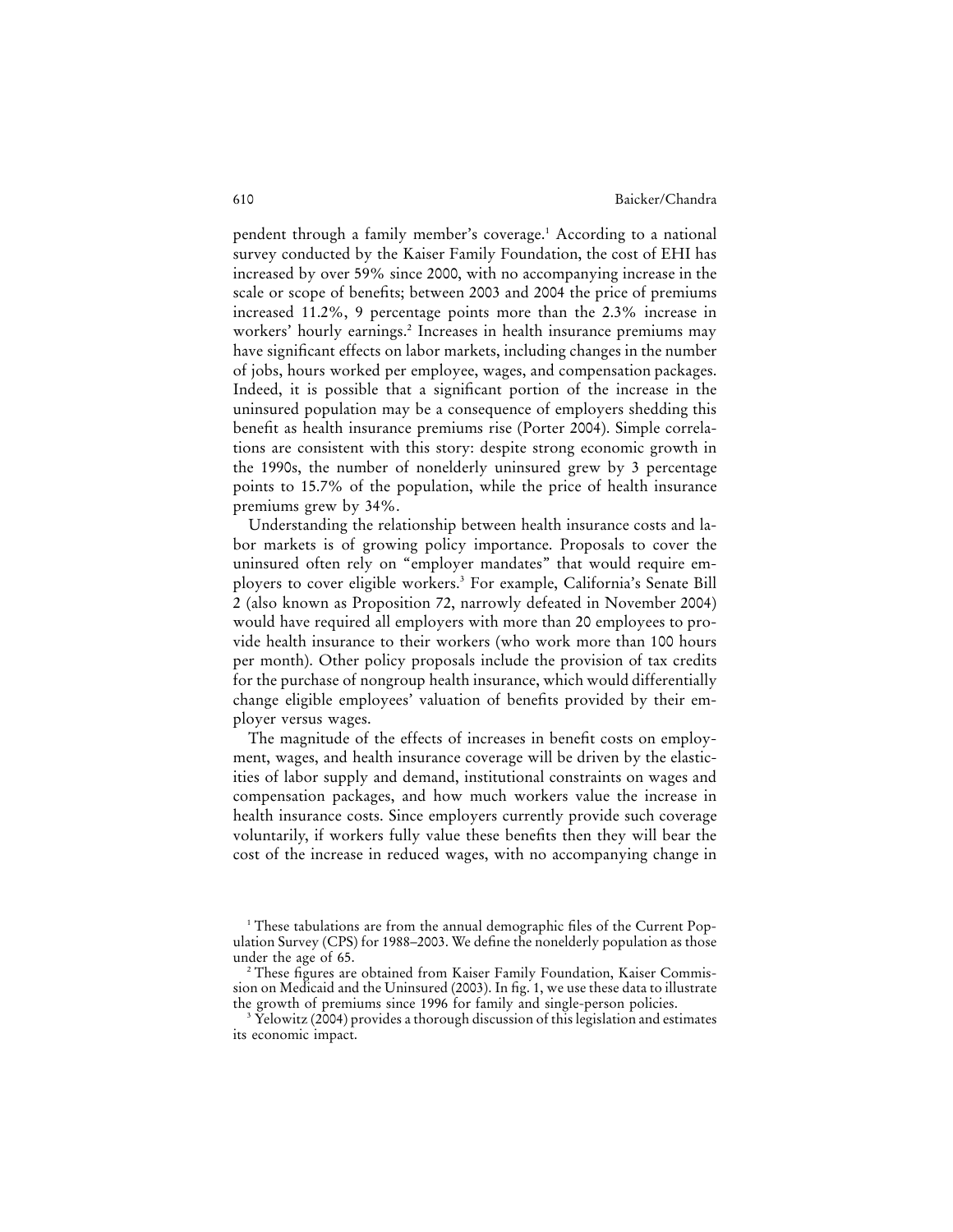employment, employment costs, or employee utility.<sup>4</sup> Thus, in a world where workers value benefits at their cost and are able to sort between firms based on their preferences—and without other institutional constraints—increases in the costs of benefits should be fully offset by decreases in wages.

There are many reasons, however, to believe that firms have limited ability to offset increases in the price of health insurance premiums through lower compensation. Institutional constraints, such as the minimum wage, union rules, and other provisions of labor law that prohibit different demographic groups from being paid differently, limit a firm's ability to reduce compensation.<sup>5</sup> Nondiscrimination provisions increase the incentives to move workers with different preferences for benefits than their coworkers, that is, "anomalous workers," into part-time positions. Carrington, McCue, and Pierce (2002) provide evidence of such behavior. They note that anomalous workers (i.e., low-pay employees in high-pay firms) are more likely to be part-time employees than they are in firms where they resemble the typical worker. They demonstrate that Internal Revenue Service nondiscrimination rules limit the extent of within-firm inequality in benefits but increase (within-firm) wage inequality. Their study demonstrates that firms skirt these nondiscrimination rules by moving workers with unusual benefits into part-time positions. In the context of our research, such pressures would imply that employers move married women (who typically decline EHI) working in firms where the typical worker is a married man (who elects coverage) into part-time jobs. For these reasons, increases in the cost of providing health insurance may affect employment and the structure of work.

Identifying the magnitude of these effects empirically, however, is difficult. Data on premiums and wages are usually not jointly available at the individual level. Additionally, most micro–data sets (such as the CPS) do not allow the researcher to control adequately for worker characteristics, such as ability, that might simultaneously influence both health insurance costs and the outcome under study. In this article we uncover the causal effect of increases in the cost of benefits on labor market out-

<sup>4</sup> This view is explicitly studied in the literature estimating the wage-fringe tradeoff (e.g., Gruber 1994). A \$1 increase in the value of fringes may be offset by a \$1 reduction in fringe benefits—or, in the case of most tax-favored benefits, a \$1/  $(1 - t)$  reduction, where *t* is the tax rate.

<sup>&</sup>lt;sup>5</sup> We used the February CPS supplement to examine the degree to which lowwage workers have EHI and are therefore at risk of losing such coverage. In these data (weighted using CPS weights), we focused on two samples: (*a*) workers who earn within \$3 of the minimum wage in their state and (*b*) workers who earn less than \$10 per hour (which corresponds with the 25th percentile of wages). For these samples, the fractions that are eligible for EHI are 52.6% and 60.5%, respectively, and the fractions covered by EHI are 31.7% and 38.5%, respectively.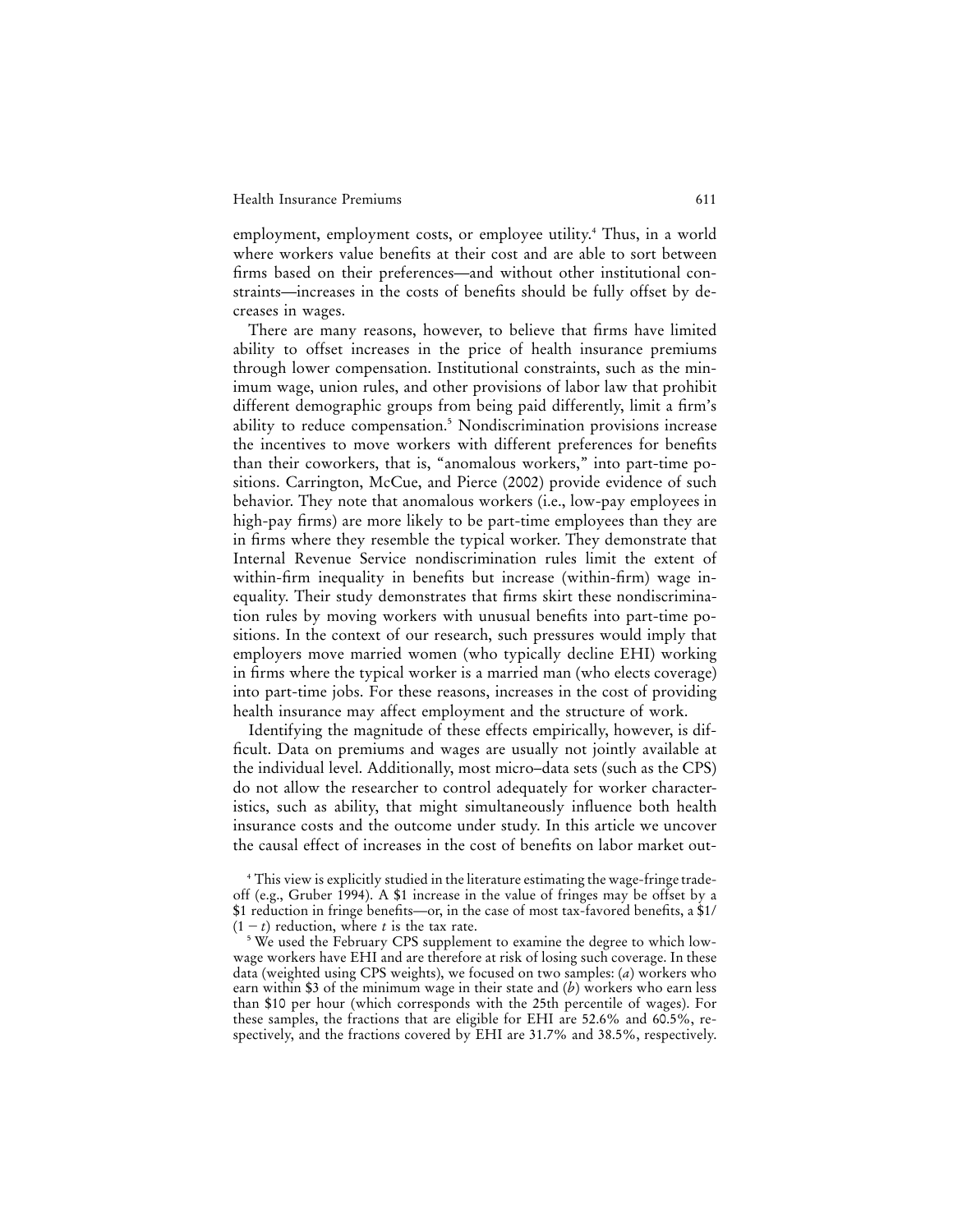comes by exploiting an exogenous source of variation in the cost of providing health insurance: the recent "medical malpractice crisis," where malpractice costs for physicians grew dramatically in some states but not in others. As we discuss in more detail below, the growth of malpractice payments affects both malpractice insurance premiums and the cost of health insurance: if the demand for health care is relatively inelastic (because of private or public health insurance), the increased cost of malpractice will be borne by consumers in the form of higher health insurance premiums, rather than primarily by physicians in the form of lower compensation (see Baicker and Chandra 2005).

In Section II we outline a conceptual framework for our analysis. Section III examines econometric challenges to estimating the hypothesized effects and provides a justification for our use of malpractice payments as an instrumental variable for health premiums. In Section IV we describe the data that we use. In Section V we present empirical results, including specification checks that provide validation for our use of malpractice payments as a plausible instrument for health insurance premiums. We find that the cost of increases in health insurance premiums is borne by workers through decreased wages for those with EHI and through decreased hours for those moved from full-time jobs with benefits to parttime jobs without. As we discuss in Section VI, these results have strong implications for the effectiveness and distributional impact of many different health-care reform proposals.

## **II. Conceptual Framework**

The effect of increased benefits costs on employment outcomes depends on several factors. Summers (1989) examines the effects of mandated benefits (versus taxes) on wages and employment, highlighting the importance of the employees' valuation of the benefit. The provision of a benefit that is fully valued by workers should not change employment—but should decrease wages by the cost of the benefit. Gruber and Krueger (1991) discuss this model more formally. Following their framework, let  $L<sub>s</sub>$  =  $f(W + \alpha C)$  and  $L_d = (W + C)$  be the labor supply and demand curves, respectively. The variable *W* represents wages, *C* represents the premium for the health insurance provided by the employer (thus incorporating both the quantity of insurance and the price for that policy), and  $\alpha C$ represents employees' monetary valuation of that health insurance. It is straightforward to demonstrate that

$$
dW/dC = -(\eta^d - \alpha \eta^s)/(\eta^d - \eta^s), \qquad (1)
$$

where  $\eta^d$  and  $\eta^s$  are the price elasticities of labor demand and supply. If  $\alpha = 1$ , then wages fall by the full cost of the mandated benefit, and if  $\alpha = 0$ , then the results are identical to those obtained for the incidence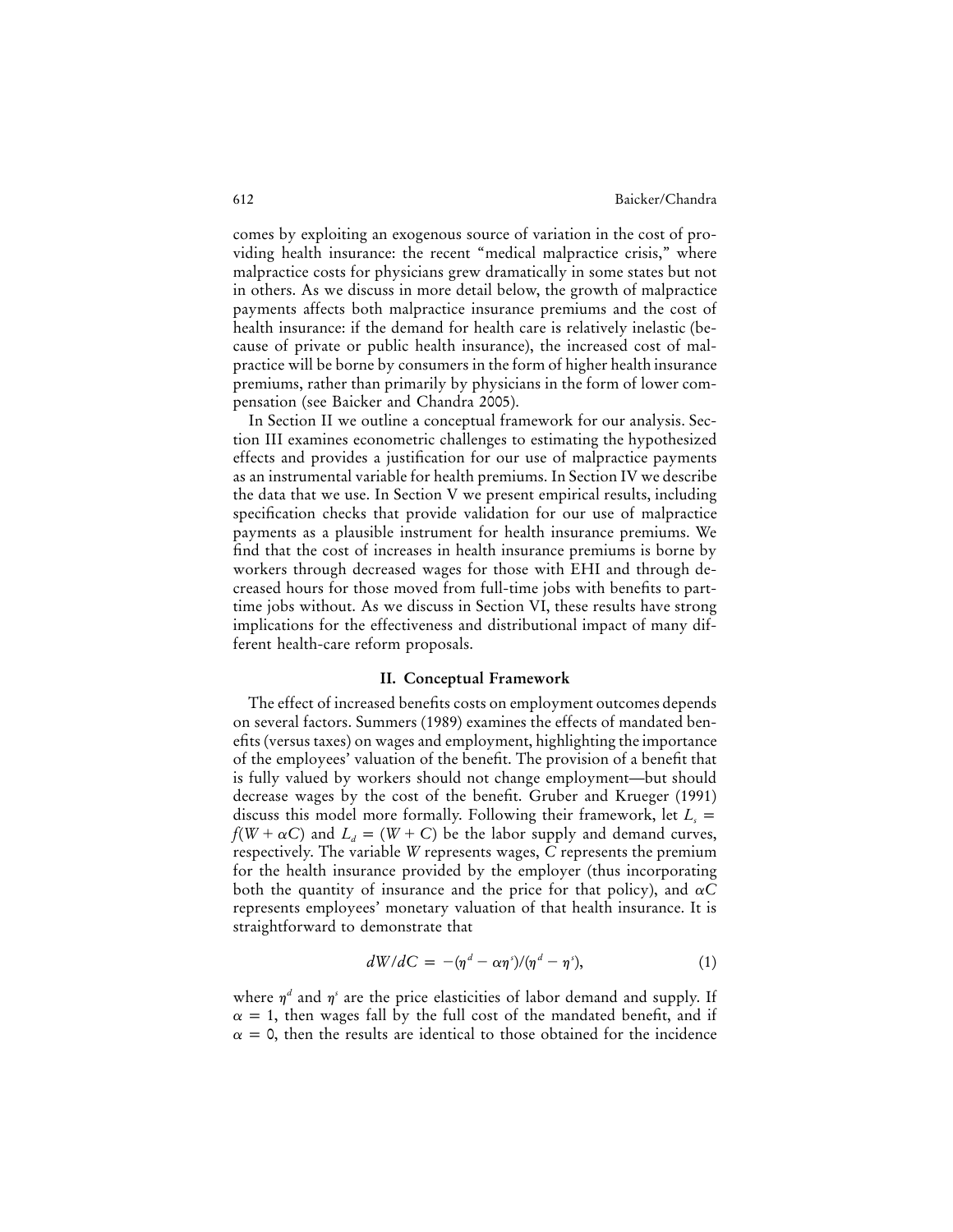of a payroll tax. Additionally, the proportional change in employment will be given by

$$
dL/L = \eta^d(W_0 - W_1 - dC)/W_0, \qquad (2)
$$

where  $W_0$  and  $W_1$  represent the initial and final levels of wages.

Equation (2) demonstrates that the effect of rising health insurance premiums on employment is inversely proportional to the wage offset caused by the employer provision of health insurance (which means that it is also a negative function of  $\alpha$ ) and is proportional to the elasticity of labor demand. Note that as the premium (*C*) is the product of the quantity of health insurance provided and the price of that bundle, changes in *C* may reflect changes in the price of EHI or changes in quantity (directly or as an indirect effect of changes in price), although in practice employers may be limited in their ability to change the health insurance bundle.

An increase in the price of EHI results in an inward shift of the labor demand curve, unambiguously lowering employment and wages ceteris paribus. However, there may also be a corresponding shift outward of the labor supply curve: if the cost of both EHI and health insurance in the nongroup market increase together (and  $\alpha$  is positive), workers will value the increase in employer expenditures on benefits and be willing to accept lower wages in exchange for higher spending on health insurance. It is important to note that this outward shift of the labor supply curve will not occur if the price of EHI increases while the price of health insurance in the nongroup market is unchanged, because workers could then purchase the health insurance on their own without using extra resources (making their outside option more attractive relative to working and being compensated in part with EHI) and would thus be unwilling to accept an offsetting reduction in wages.

The effect of an increase in the cost of EHI on the labor market equilibrium, again assuming  $\alpha$  is positive, is thus a fall in wages but an ambiguous change in employment. Employment falls less or rises more, the greater is the worker valuation of health insurance,  $\alpha$ . There are a few groups for whom we might, however, particularly expect to see employment losses: employers may not be able to reduce wages for workers near the minimum wage. There are also other antidiscrimination provisions of labor law that prohibit different demographic groups from being paid differently. Union rules and workplace norms about differential pay for different demographic groups (who may have heterogeneous demands for EHI) make it difficult for an employer to perfectly fine-tune the wage response to rising EHI premiums. For such groups, we expect to see a decrease in employment.

In the Summers (1989) model, labor supply is treated as a discrete choice; there is no distinction between employment and hours worked. If this divisibility is introduced, the effect on hours worked and em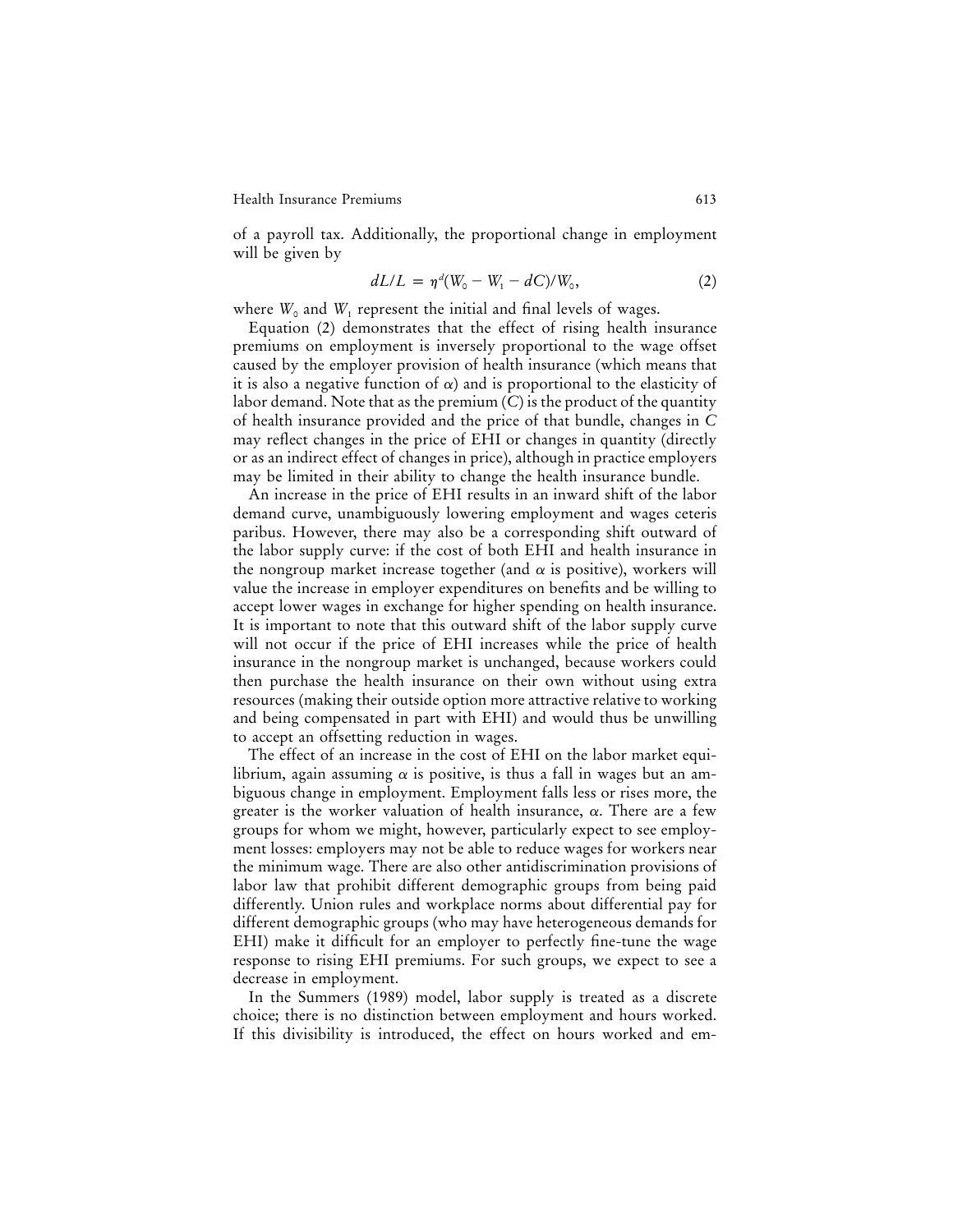ployment are ambiguous. This is because increases in the price of EHI raise the fixed costs of employment, which suggests that employers would want more hours from fewer workers. In this case, hours for workers with EHI would increase, while their wages decrease; this mechanism is emphasized by Cutler and Madrian (1998). By contrast, since part-time workers are typically not covered by EHI, we might also expect employers to replace full-time workers eligible for EHI with part-time workers without EHI. In this situation, total employment may increase. In both cases, we do not expect to see an increase in wages or a decrease in hours for workers with EHI. Nor do we expect to see an increase in full-time employment, although the total effect on employment is ambiguous.

In light of these ambiguous analytical predictions of the effect of health insurance costs on hours, employment, and the fraction of full-time and part-time jobs, assessing the labor market effects of increases in health insurance premiums is fundamentally an empirical question.

## **III. Empirical Strategy**

Empirically evaluating the effect of rising health premiums on employment, wages, hours worked, and the composition of employment (the share of jobs that are full time or part time) is an exercise with numerous challenges. Data sets such as the census and the CPS do not contain information on the employer costs of health insurance or the generosity of plans. Additionally, even if this information were available, such data sets do not allow the researcher to control adequately for worker characteristics that might also influence the outcome under study.<sup>6</sup> In principle, a large-scale social experiment that does not suffer from attrition or agents attempting to compensate for their treatment regime may solve selection problems of this nature, and an instrumental variable estimation strategy can reproduce the experimental estimate if the underlying assumptions behind instrumental variables (IV) estimation are satisfied.

To motivate our estimation strategy, consider the following structural equation for a worker *i* in state *j* and in year *t*:

$$
\text{Outcome}_{ijt} = \beta_0 + \beta_1 H I_i + X_i \Pi + S_j + T_t + \varepsilon_{ijt}.
$$
 (3)

Here, Outcome*<sup>i</sup>* is the labor market outcome of interest (hours worked, wages, wage income, unemployment, part-time/full-time status, or receipt of health insurance). The expression  $X_i$  measures person-level covariates, including controls for family structure, marital status, and industry. Expressions  $S_i$  and  $T_t$  are state and year fixed effects, respectively, and  $\varepsilon_{ijt}$  is

<sup>6</sup> These limitations are identical to those that have plagued the literature on identifying the wage-fringe trade-off. Currie and Madrian (2000) provide a comprehensive overview of this literature.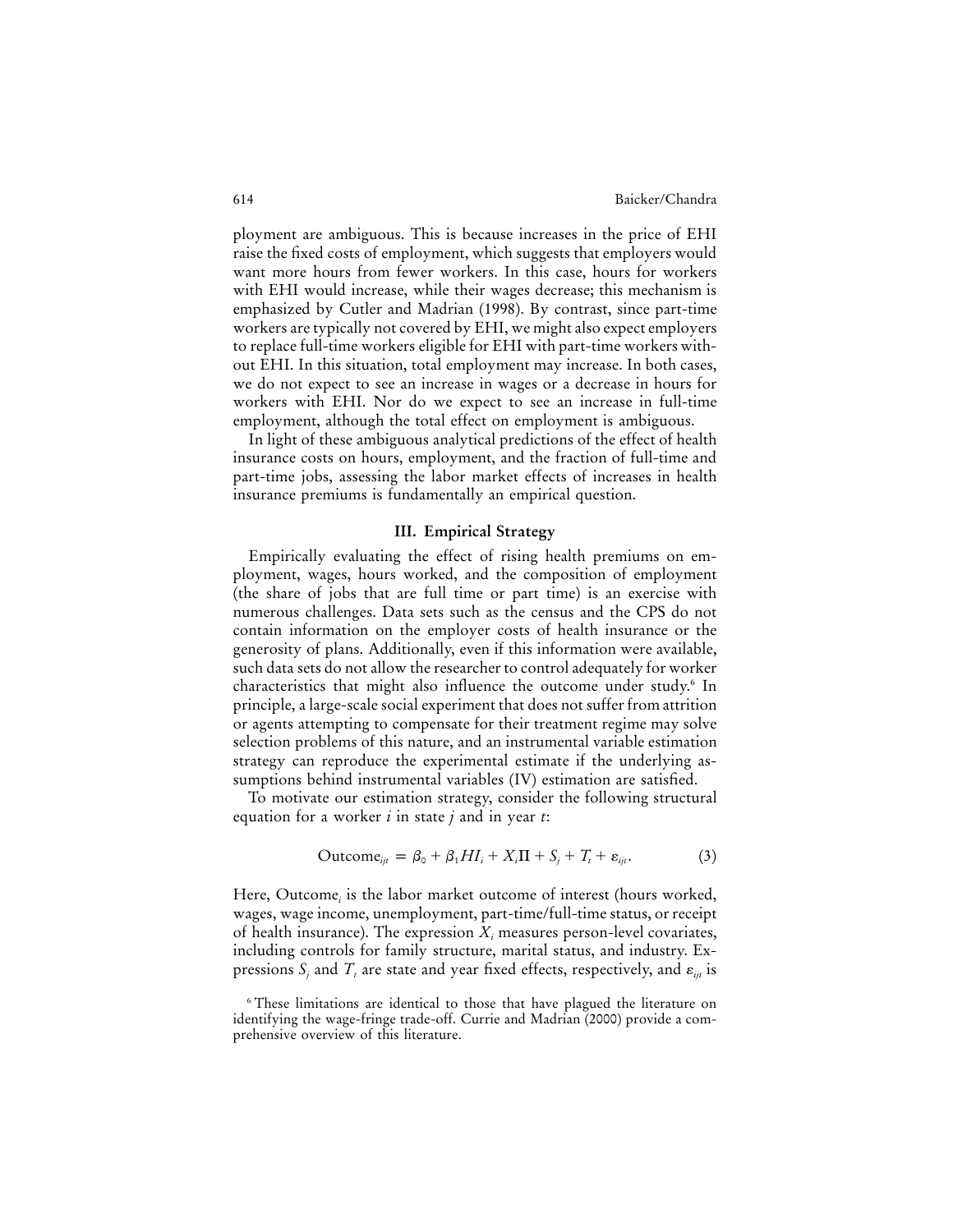a person-specific idiosyncratic term.7 Expression *HIi* measures the premium associated with providing individual *i* with EHI.<sup>8</sup> This equation can be modified to include interaction effects and indicator variables for certain demographic groups that may be of particular interest (e.g., hourly workers, married women, workers near the minimum wage, or workers with EHI).

The first problem inherent in an ordinary least squares (OLS) estimation of equation (3) is that  $Cov$  (Cost of  $HI_i$ ,  $ei$ )  $\neq$  0. For example, workers with high ability may work at firms that offer generous health benefits and, therefore, high premiums. Second, data sets such as the Survey of Income and Program Participation (SIPP) or CPS do not report the value or generosity of the health insurance plan received by a worker.<sup>9</sup> Empirical researchers have responded to this limitation by imputing health insurance premiums to each respondent based on industry (Cutler and Madrian 1998) and based on industry, firm size, and family/single status (Yelowitz 2004). These imputations solve the missing data problem and can in principle reduce the potential endogeneity problem. We first discuss the iden-

<sup>7</sup> Cutler and Madrian (1998) do not include state fixed effects. Yelowitz (2004) examines data from California; his analysis is therefore comparable to one where state fixed effects are included.

<sup>8</sup> Technically, *HI<sub>i</sub>* should measure the difference between EHI premiums and premiums for policies purchased in the nongroup market. The nongroup market is small relative to the size of the group market, and it is also highly individually rated. Using data from the 2005 March CPS, we found that 16.9 million individuals under the age of 65 (6.6% of this group) were covered by directly purchased health insurance. In contrast, 161 million individuals (63.2%) were covered by EHI. This 10-fold difference suggests that the nongroup market is small. In contrast to the group market, prices in the nongroup market are affected by smoking, age, alcohol consumption, weight, and preexisting conditions such as diabetes, hepatitis, AIDS, asthma, high cholesterol, and liver conditions. We made this determination by pricing individual premiums on http://www.eHealthInsurance .com. For the purpose of estimation, the above discussion makes it clear that we must include state fixed effects. These fixed effects will control for state-level differences in the price of EHI and insurance purchased in the nongroup market. However, to the extent that the price of insurance in the nongroup market is highly idiosyncratic to the individual, our IV strategy will remove any correlation between premiums for EHI and premiums for nongroup health insurance.

The SIPP offers several advantages over the CPS, and we explored the possibility of using the SIPP in the early stages of our project. The ability to use a fixed-effects estimator makes its use extremely appealing, as it would control for time-invariant heterogeneity. To use the SIPP we would need persons to switch jobs, industry, or family structure, so that we can observe changes in the price of EHI overtime; if there were no such changes, the imputed premium for EHI would be perfectly collinear with the fixed effect, and these observations would not contribute to the estimation of the coefficient on EHI. However, if the factors that induce job changes or family transitions (such as illness or economic downturns) are also correlated with changes in labor market outcomes, then we would need an IV strategy.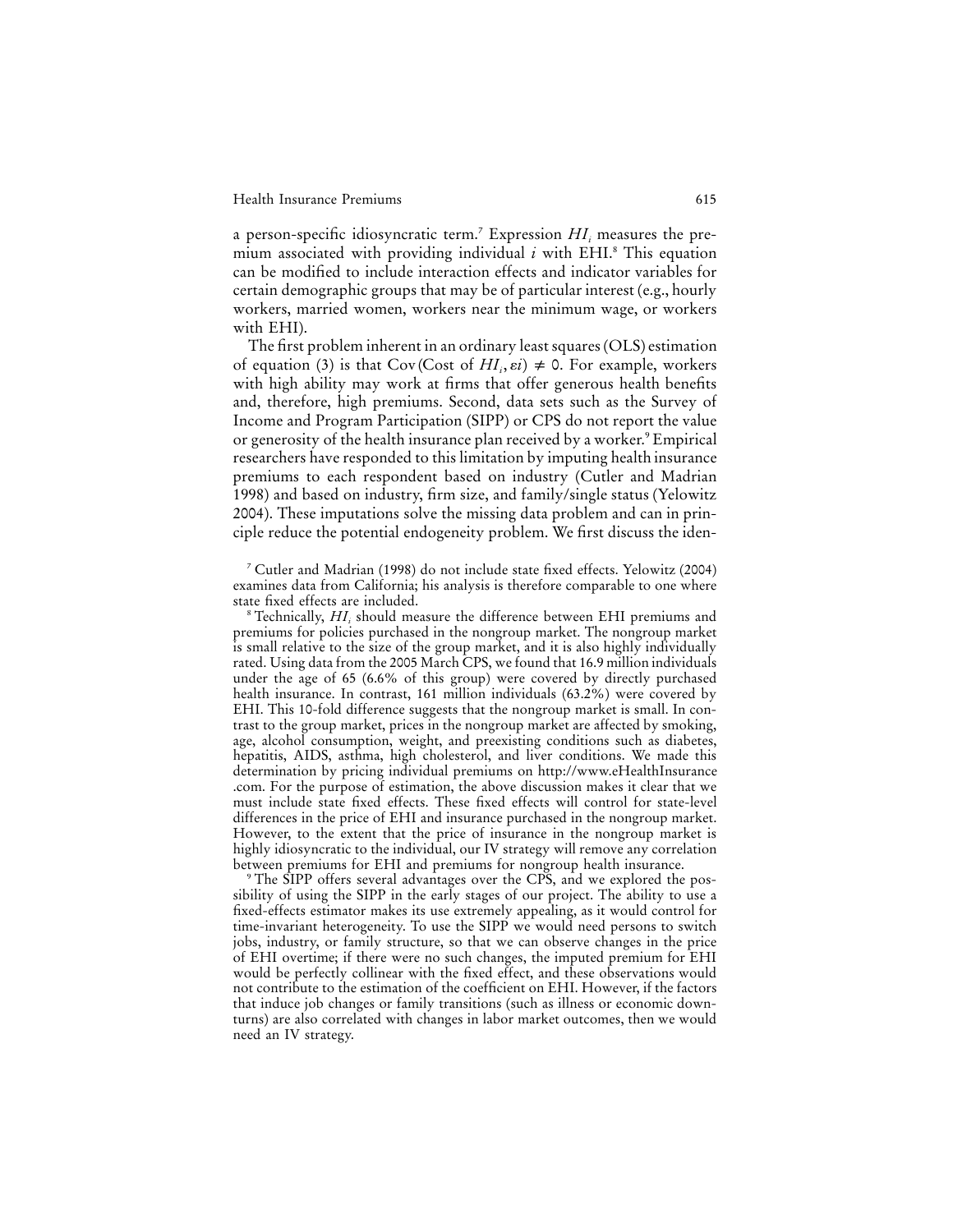tification strategy implicit in this approach and then contrast it with our alternative strategy.

Imputed premium data may be thought of as representing premiums that have been obtained using the match characteristics (such as industry and family structure) as instruments. That is, if data on *HI<sub>i</sub>* were available, we could, in principle, estimate:

$$
HI_{dfs} = \gamma_0 + \text{Industry}_d + \text{Firm Size}_f + \text{Family Structure}_s + v_{dfs}. \tag{4}
$$

The *dfs* subscripts make explicit the notion that equation (4) is estimated at the level of industry *d*, firm size *f*, and family structure *s* and not at the level of a person *i*. (Equation [4] could also be estimated at the state level.) One could use the fitted values from equation (4),  $\overline{HI}_{ds}$ , as the key regressor in the estimation of equation (3). Implicitly, these fitted values may be thought of as characterizing the relationship

$$
H I_i \equiv \overline{H I_{dfs}} + m_i. \tag{5}
$$

Here,  $m<sub>i</sub>$  represents the portion of health insurance premiums that is idiosyncratic to person *i*. It is probably the case that  $Cov(\varepsilon_{ii}, m_i) \neq 0$ because more productive workers who can command large compensation packages will choose packages with more health insurance. This is the principal reason for why the OLS estimation of equation (3) will not produce consistent estimates. If  $Cov(\varepsilon_{ijt}, \overline{H I}_{ds}) = 0$ , as would be the case if industry, firm size, and family structure were valid instruments, then we may estimate:

$$
\text{Outcome}_{ijt} = \beta_0 + \beta_1 \overline{H I}_{dfs} + X_i \Pi + S_j + T_t + \varepsilon_{ijt}.
$$
 (6)

The central problem with estimating equation (6) in lieu of equation (3) is the possibility that  $Cov(\overline{HI}_{dfs}, \varepsilon_i) \neq 0$ . This would be true if the "instruments" (industry, firm size, and family structure) are correlated with  $\varepsilon$ <sub>i</sub>, the unobservable characteristics of the worker. If workers in a certain sector of the economy or those who are married are systematically more likely to have different levels of unobservable characteristics that affect health insurance premiums, then such a correlation is possible.<sup>10</sup> This problem is identical to the standard endogeneity problem in program evaluation, where receipt of the treatment is correlated with unobservable characteristics of the person receiving treatment.

<sup>&</sup>lt;sup>10</sup> We examined whether these instruments failed a test of overidentifying restrictions. To perform this test we regressed the two-stage least squares residuals on all the exogenous variables and examined whether the *R*<sup>2</sup> exceeded the critical values of a  $\chi^2$  distribution with degrees of freedom equal to the number of instruments. For each of our key dependent variables (wages and salary, hours, parttime status, and employment), the test statistic using industry and firm size as instruments exceeded a value of 1,000, several times higher than the critical values of the  $\chi^2$  distribution required to reject these variables as instruments.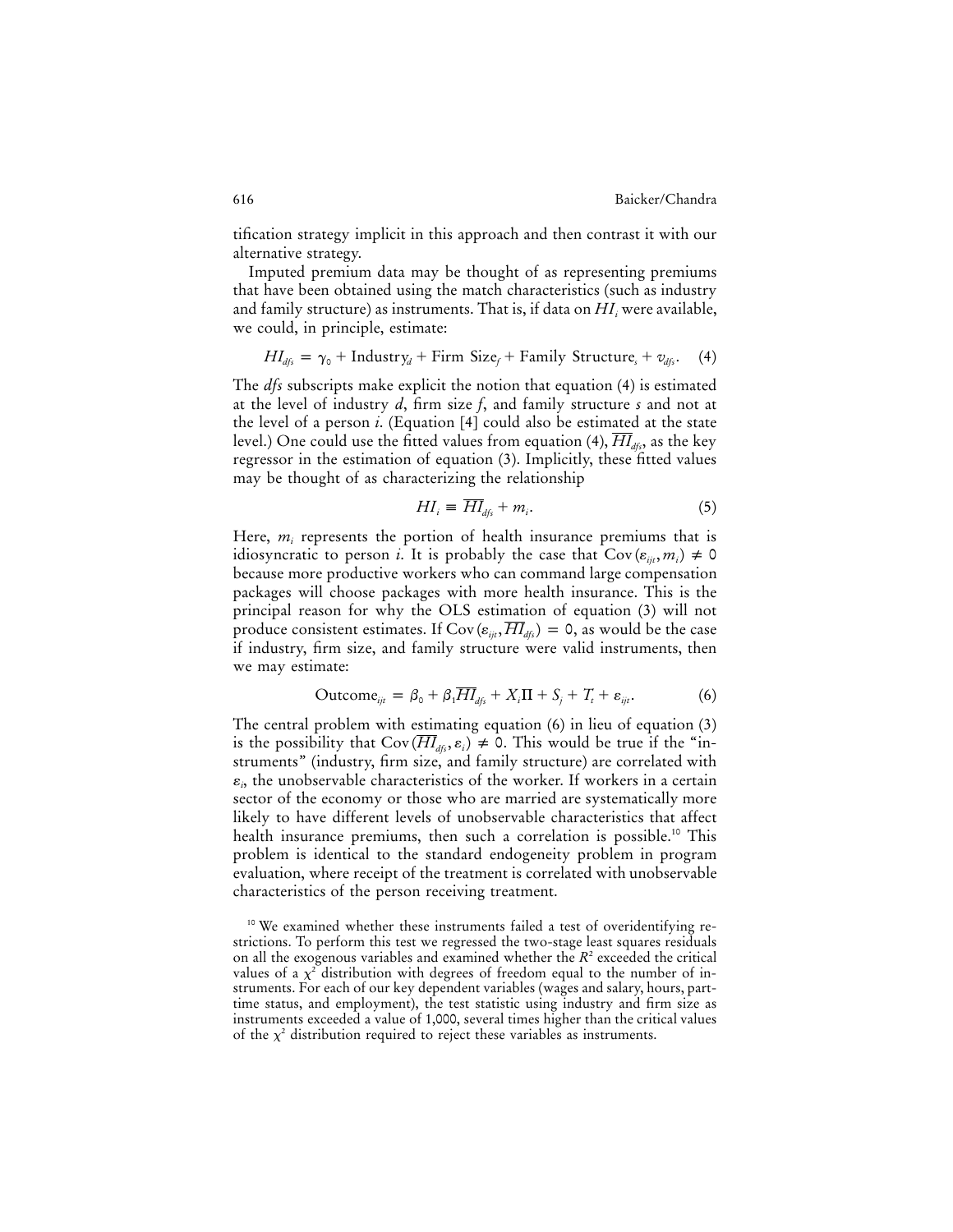A solution to this problem is to instrument for imputed premiums using variables that are uncorrelated with  $\varepsilon$  and  $m$ , but are correlated with imputed health insurance premiums. In our analysis we use statelevel, per-capita medical malpractice payments as an instrument for imputed premiums. For malpractice payments to provide a valid instrumental variable for imputed premiums, it must be the case that the instruments affect health premiums. Second, it must also be the case that malpractice payments are not correlated with the unobservable characteristics of workers. In the next subsection, we explore the prima facia validity of these assumptions.

## The Medical Malpractice Crisis

The "medical malpractice crisis" that began at the turn of the twentyfirst century refers to the dramatic increase in physician premiums for malpractice insurance. Chandra, Nundy, and Seabury (2005) and Mello, Studdert, and Brennan (2003) provide an overview of this crisis and its underlying causes and consequences. Both the American Medical Association and the Physician Insurers Association of America attribute the dramatic increase in physician malpractice insurance premiums to the growth in malpractice payments (see Smarr 2003; American Medical Association 2004a, 2004b). Whereas other factors such as declines in insurers' investment income—including the presence of an underwriting cycle, a less competitive insurance market, and climbing reinsurance rates—are acknowledged to have contributed to this medical malpractice crisis, insurer losses from increases in malpractice payments are believed to be the primary contributor to the growth of malpractice premiums. Indeed, a General Accounting Office study of seven states concluded that the growth of insurer's losses from payments is the primary driver of the growth of premiums (see U.S. General Accounting Office 2003a, 2003b).

If the demand for health services is inelastic, then the effect of increasing malpractice payments on malpractice premiums will have little effect on net physician compensation. Indeed, Baicker and Chandra (2005) argue that because of the nature of health insurance (which insulates the patient from the marginal costs of seeking care, and which is subsidized by the tax code), the demand for medical services is relatively inelastic. The demand for health services by Medicare beneficiaries is likely to be even less elastic, as they are further insulated from even a wage-fringe benefit trade-off. Consumers of health care are therefore likely to bear the brunt of the cost through increases in the price of health care (and, consequently, health insurance premiums).<sup>11</sup>

<sup>11</sup> In theory we could also use malpractice premiums as an instrument for health insurance premiums. However, there is less systematic data on malpractice insurance premiums. There is an annual survey conducted by the publication *Med-*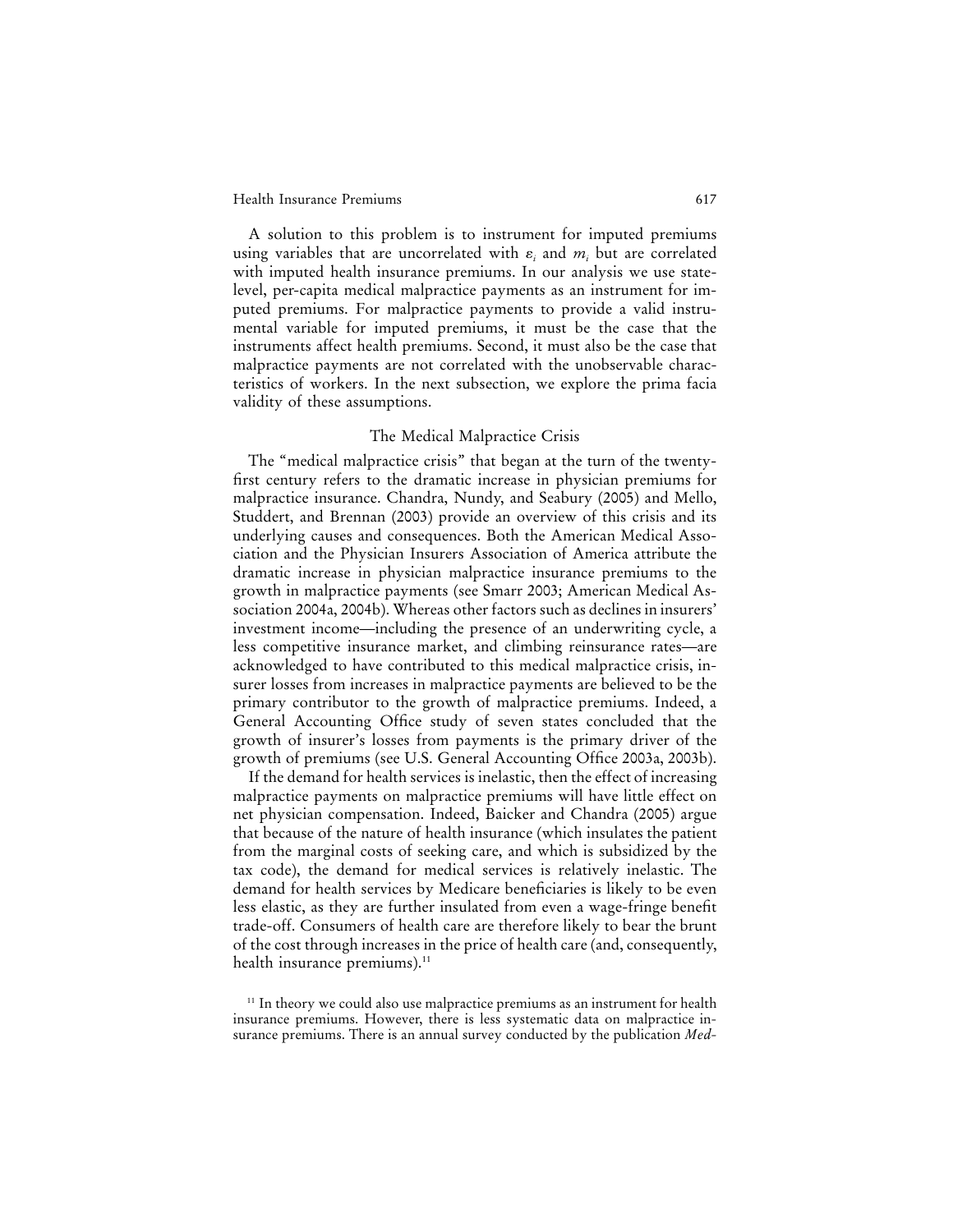With this preliminary validation, we use increases in malpractice payments as an instrument for health insurance premiums to estimate the following first-stage equation:

$$
\overline{HI}_{ijt} = \gamma_0 + \gamma_1 \text{ Malpractice Payments}_{jt} + X_i \Pi + S_j + T_t + v_i, \quad (7)
$$

where, as discussed below, malpractice payments are broken down by the size and number of payments for different specialties. Instrumenting for imputed premiums removes the bias from any residual correlation between  $\varepsilon_i$  and  $\overline{HI}_{\dot{m}t}$ . This is because the instrument only picks up that part of the (within-state) variation in imputed premiums that is attributable to (within-state) changes in the malpractice climate. It may be tempting to reason that the correlation of premiums with the instrument, malpractice payments, is potentially spurious because states with high malpractice payments may have workers who are systematically more or less abled. This is not the case, however, as all of our specifications include state fixed effects.

It is particularly important in the context of this source of variation to understand the way that workers will value benefits. Our use of this instrument does not rely on the fact that workers get more or better health care as their premiums rise. Rather, as malpractice costs rise, the price of purchasing health care through any source—employer insurance, nongroup insurance, or out of pocket—will increase. Workers may be willing to accept lower wages in exchange for costlier health insurance because they would have to pay more on the open market for it, whether or not the increase in premiums is associated with higher value health care.

## **IV. Data**

## A. Health Insurance Premiums

We use annual state-level data on health insurance premiums by type of policy (family or single) and employer size from the Medical Expenditure Panel Survey for 1996 to 2002. We assign premiums to workers based on their state of residence and year and on their family structure (with single respondents given the single premium). We obtain very similar results when we do not match on family structure or when we further match workers based on firm size (with employees of small firms given the small firm premium and unemployed respondents given the average premium).

In figure 1 we illustrate the steady growth in premiums for family premiums and single premiums over the time period of our study. All

*ical Liability Monitor*, but the survey does not rely on administrative data, does not cover all states or medical specialties, and varies year to year in the number of insurers that are surveyed.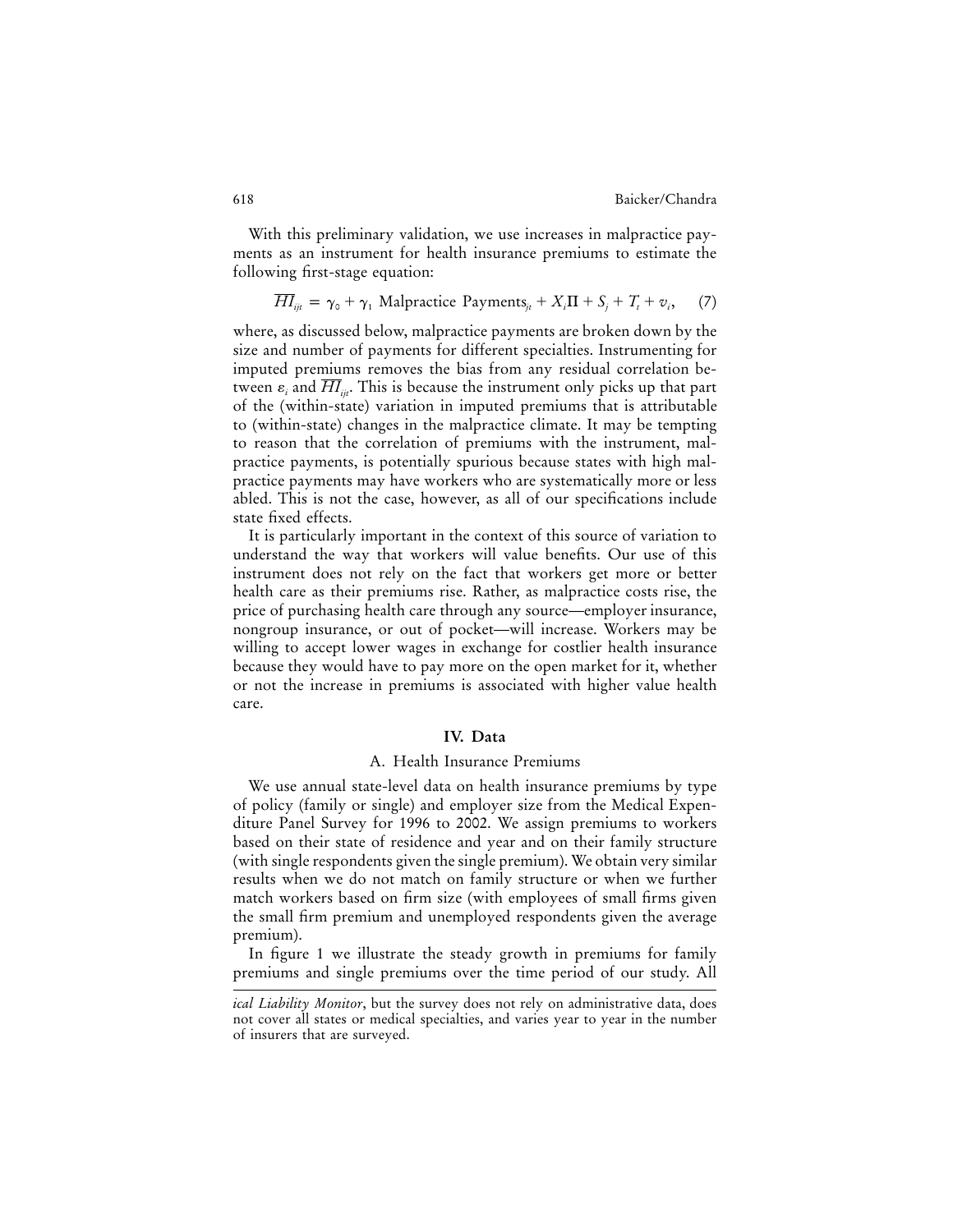

FIG. 1.-Growth in health insurance premiums. The data are from the Medical Expenditure Panel Survey. The premiums are expressed in year 2001 dollars.

dollar figures are expressed in year 2001 dollars. Family premiums grew from an average of \$5,000 in 1996 to well over \$8,000 in 2002. Premiums for single policies also grew substantially—from an average of \$2,000 in 1996 to over \$3,000 in 2002. In figure 2 we illustrate the details of family and single policies for the 10 states with the largest population in 2000 panel A reports the level of premiums in 1996, and panel B reports the level of premiums in 2002. We see that family premiums grew between 40% and 60% over this time period in these states. The growth in single premiums was smaller but still considerable: in states such as Florida, Georgia, Michigan, and Ohio, premiums for single people grew by over 40%. Both panels also show the share of total premiums that was paid for by employee and employer contributions—even though premiums increased substantially, the share paid by employees remained relatively stable.

## B. Labor Market Data

The CPS is a monthly survey of about 50,000 households conducted by the Bureau of the Census for the Bureau of Labor Statistics. The survey has been conducted for more than 50 years and is the primary source of information on the labor-force characteristics of the U.S. civilian noninstitutional population. The March (annual demographic survey) files of the CPS contain information on hours worked, wage and salary income, unemployment, and health insurance coverage in the past year.

We use data from the 1996–2002 March CPS. We use information on demographics (such as age, gender, race, marital status, family size, and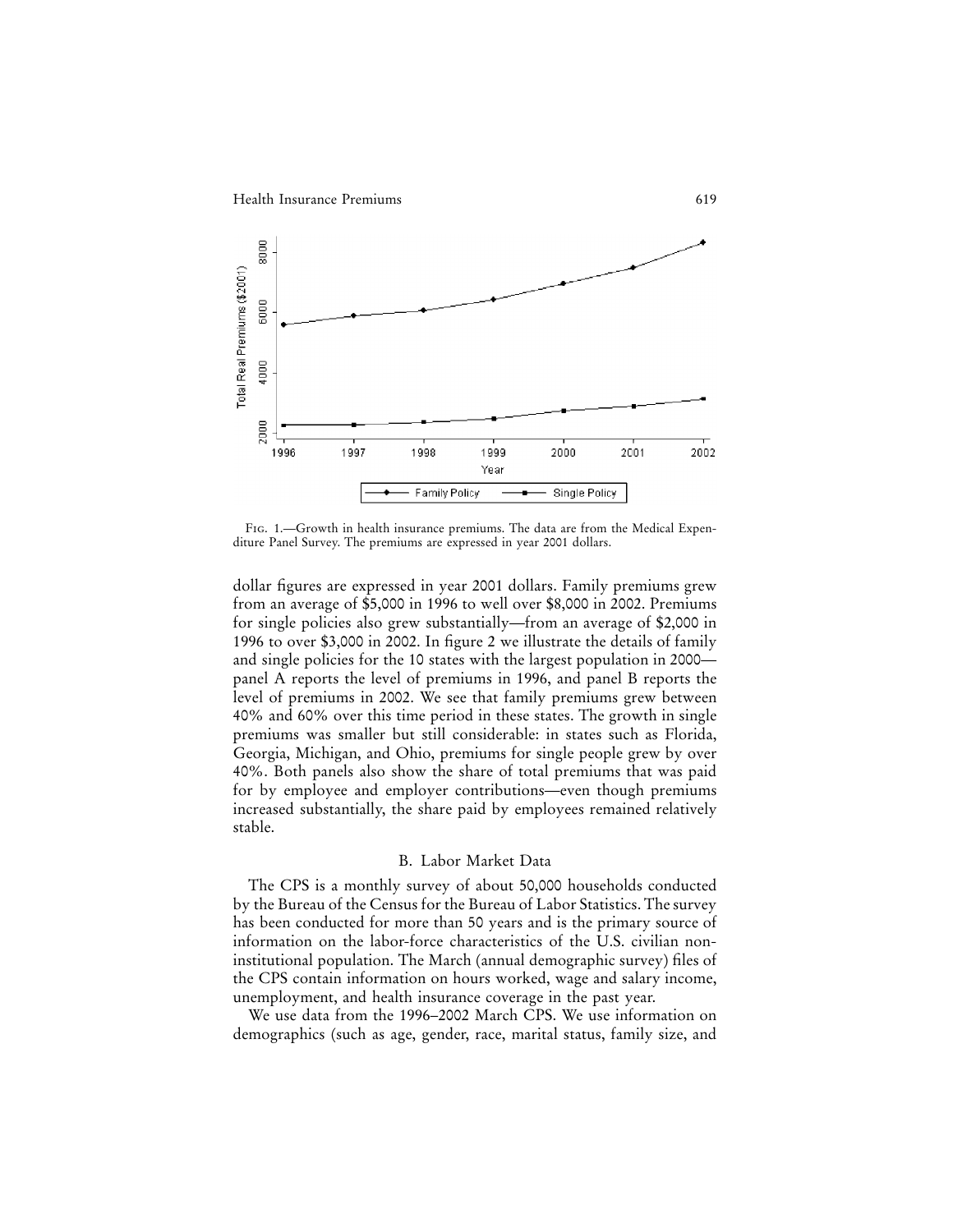

Fig. 2.—Health insurance premiums in 1996 (panel A), and health insurance premiums in 2002 (panel B). The data are from the Medical Expenditure Panel Survey. The premiums are expressed in year 2001 dollars. The 10 largest states (by population) are shown.

education), labor market variables (such as wage and salary, employment status, firm size, and hours worked), and health insurance coverage (such as source of coverage). Because we expect premiums from last year to affect current labor market outcomes, we measure hours worked, fulltime/part-time status, and unemployment during the reference week of the survey (typically the second week of March). We include all respondents between the ages of 22 and 64, although we further limit the sample in some of our analyses. Our data are summarized in table 1.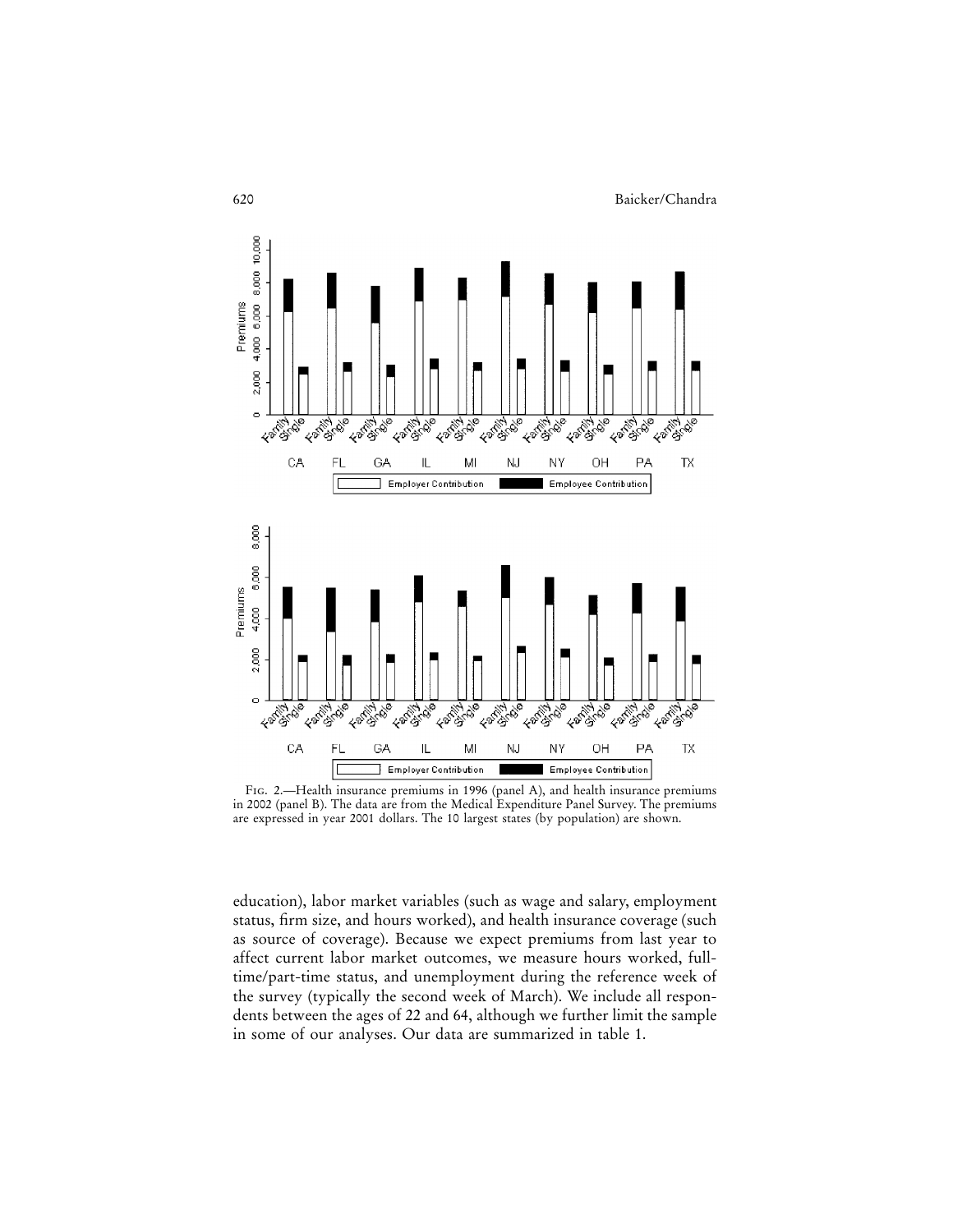## **Table 1**

**Summary Statistics**

|                                           |         | All     |                      | 1996-99              | 2000-2002 |                      |  |
|-------------------------------------------|---------|---------|----------------------|----------------------|-----------|----------------------|--|
|                                           | Mean    | SD.     | Mean                 | SD.                  | Mean      | SD                   |  |
| HI variables:                             |         |         |                      |                      |           |                      |  |
| Premiums                                  | 5,259   | 1,968   | 4,773                | 1,675                | 5,938     | 2,139                |  |
| HI from employer                          | .62     | .49     | .61                  | .49                  | .62       | .49                  |  |
| Any HI                                    | .84     | .37     | .83                  | .37                  | .84       | .36                  |  |
| Labor market outcomes:                    |         |         |                      |                      |           |                      |  |
| Hours                                     | 37.2    | 16.7    | 35.9                 | 17.8                 | 39.1      | 14.5                 |  |
| Wage and salary income (real)             | 33,902  | 37,152  | 32,896               | 36,818               | 35,310    | 37,570               |  |
| Part time $\left( < 30 \right)$ hours per |         |         |                      |                      |           |                      |  |
| week)                                     | .14     | .35     | .15                  | .36                  | .14       | .35                  |  |
| Employed                                  | .88     | .33     | .88                  | .33                  | .88       | .33                  |  |
| Malpractice payments (real per            |         |         |                      |                      |           |                      |  |
| capita \$):                               |         |         |                      |                      |           |                      |  |
| Total                                     | 3.27    | 1.94    | 3.13                 | 1.79                 | 3.47      | 2.11                 |  |
| Internal medicine                         | 1.74    | 1.31    | 1.59                 | 1.18                 | 1.96      | 1.44                 |  |
| Obstetrics-gynecology                     | 7.36    | 4.44    | 6.91                 | 4.00                 | 8.00      | 4.93                 |  |
| Surgery                                   | .25     | .21     | .26                  | .23                  | .23       | .18                  |  |
| Malpractice payments (no. per             |         |         |                      |                      |           |                      |  |
| $100,000$ population):                    |         |         |                      |                      |           |                      |  |
| Total                                     | 1.6     | .7      | 1.6                  | .7                   | 1.6       | .7                   |  |
| Internal medicine                         | .4      | $\cdot$ | .4                   | $\cdot$ <sup>2</sup> | .4        | $\cdot$ <sup>3</sup> |  |
| Obstetrics-gynecology                     | 3.1     | 1.4     | 3.1                  | 1.4                  | 3.1       | 1.5                  |  |
| Surgery                                   | $\cdot$ | $\cdot$ | $\cdot$ <sup>2</sup> | $\cdot$ 3            | $\cdot$ 1 | $\cdot$ 1            |  |

Note.—HI p health insurance. Individual-level observations are from the 1996–2002 Current Pop-ulation Survey (CPS). The sample is limited to those ages 22–64. The HI premiums are from the Medical Expenditure Panel Survey (state-year data on premiums by policy type and employer size). The mal-<br>practice payments are from the National Practitioner Data Bank. Labor market outcomes and employer<br>health insurance informat the 1996–99 period and 151,785 for the 2000–2002 period.

## C. Medical Malpractice Payments

We obtain data on malpractice payments from the National Practitioner Data Bank (NPDB) for the 1996–2002 period.<sup>12</sup> We calculate the size and number of payments resulting from medical treatments (including diagnosis, medication, and other medical treatment), surgical treatments (including surgery and anesthesia), obstetrical treatments, and other treatments (including monitoring, equipment, intravenous and blood, and all

<sup>12</sup> Noncompliance is subject to civil penalties codified in 42 U.S.C. 11131-52. We examine payments that resulted from either a court judgment against the provider or a settlement made outside of the courts. We exclude payments that were linked to dentists, pharmacists, social workers, or nurses. In a small fraction of payments, there are multiple physician defendants (and thus multiple reports), but only the total payment by all defendants is reported. In these cases we average the payment by the number of physicians involved. In the NPDB, 5% of payments are made by state funds in addition to other payments made by the primary insurer for the same incident. We match such payments based on an algorithm that uses unique physician identifiers, state of work, state of licensure, area of malpractice, type of payment (judgment or settlement), and year of occurrence.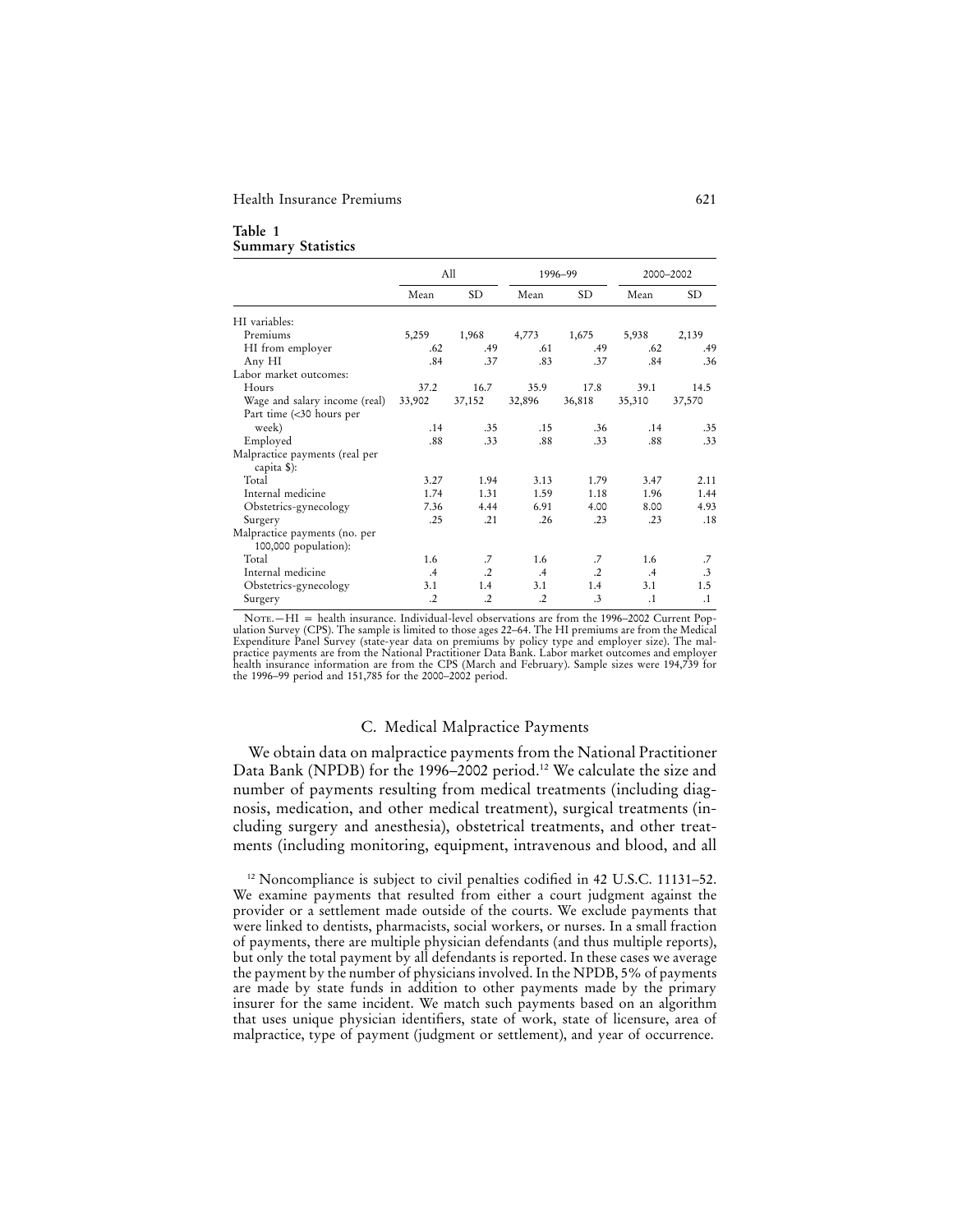others). Table 1 shows the growth of per capita malpractice payments at the state level between 1996–99 and 2000–2002. The variability of payments (over time within states) is the source of our identification. For example, over the 2001–3 period, per capita payments were highest in the states of New York, Pennsylvania, New Jersey, Connecticut, West Virginia, and Delaware. In these states the burden of malpractice liability was almost twice the U.S. average of \$13.50 per person. See Chandra et al. (2005) for more details on the growth of malpractice payments as measured by the NPDB.<sup>13</sup>

## **V. Results**

We begin with an examination of the effect of increases in health insurance premiums on employment, wages, and hours worked. The odd columns of table 2 show the results of the OLS estimation of equation (3). All regressions include state and year fixed effects and the individuallevel controls outlined above, and they are weighted using the March CPS final weights. Standard errors are clustered at the state level. Premiums, income, and hours are all measured in logs. The OLS effect of increases in health insurance premiums on labor market outcomes suggests that a 10% increase in premiums leads to a 1.3% decrease in wage and salary income and a 0.1% decrease in hours worked. As discussed above, however, the OLS results are likely to be biased by omitted individual characteristics (such as ability) and economic conditions. We use medical malpractice payments (including real per capita dollars and the number of payments per capita, by specialty, current and lagged) to instrument for health insurance premiums. Table 3 reports several variants of the first stage regression shown in equation (5). For the two-stage least squares estimates that follow, we use the most flexible form of the instruments (which provides the greatest power in the first stage, with the instruments jointly significant at  $p < .0001$  and with a first-stage *F*-statistic of 4.45), but here we show more constrained forms to aid in interpretation (since payments by different specialties are highly correlated). The results suggest that when per capita malpractice payments double, health insurance pre-

<sup>&</sup>lt;sup>13</sup> One of the major criticisms of the NPDB is the "corporate shield" (U.S. General Accounting Office 2000). This is a loophole that makes payments made on behalf of a hospital or other corporation exempt from inclusion in the NPDB, as long as any individual practitioner is dropped as part of a settlement agreement. Chandra et al. (2005) provide evidence that this is not a first-order source of bias in the data bank. Even if it were these omissions would only serve to weaken the estimated first stage. A more problematic source of bias occurs if there is statelevel variation in the magnitude of the corporate shield (a hypothesis on which there is no formal or anecdotal evidence). We include state-fixed effects in our analysis to help ameliorate this potential problem. We are grateful to Aaron Yelowitz for recommending this discussion.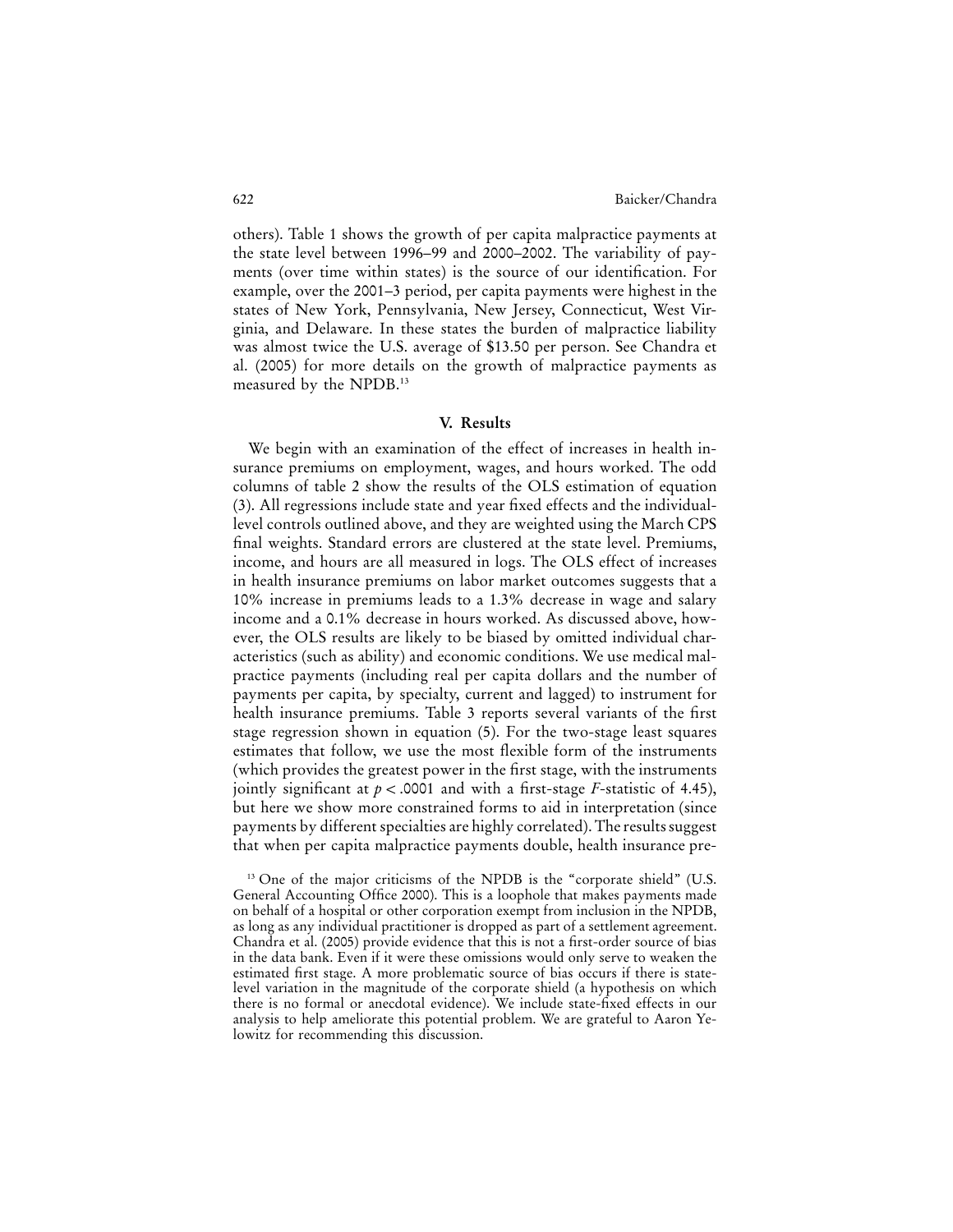|                                                                     | Ln (Wage and<br>Salary Income)     |                                     | Ln (Hours)<br>(If Employed)         |                                     | Part Time<br>(If Employed)       |                                  | Employed                            |                                     | Have HI<br>through<br>Employer      |                                     | Employee<br>Share of HI<br>Premium  |                                     |
|---------------------------------------------------------------------|------------------------------------|-------------------------------------|-------------------------------------|-------------------------------------|----------------------------------|----------------------------------|-------------------------------------|-------------------------------------|-------------------------------------|-------------------------------------|-------------------------------------|-------------------------------------|
| Sample: All (with Positive<br>Hours Last Year)                      | <b>OLS</b><br>(1)                  | IV<br>$\left( 2\right)$             | <b>OLS</b><br>(3)                   | IV<br>(4)                           | OLS<br>(5)                       | IV<br>(6)                        | OLS<br>(7)                          | IV<br>(8)                           | OLS<br>(9)                          | IV<br>(10)                          | <b>OLS</b><br>(11)                  | IV<br>(12)                          |
| Ln (HI premium)<br>$\boldsymbol{N}$<br>Covariates and fixed effects | $-.129$<br>(.14)<br>346,524<br>Yes | $-.088$<br>(.133)<br>346,524<br>Yes | $-.009$<br>(.023)<br>304,744<br>Yes | $-.236$<br>(.103)<br>304,744<br>Yes | .012<br>(.026)<br>304,744<br>Yes | .190<br>(.072)<br>304,744<br>Yes | $-.022$<br>(.014)<br>346,524<br>Yes | $-.120$<br>(.065)<br>346,524<br>Yes | $-.173$<br>(.130)<br>346,524<br>Yes | $-.063$<br>(.077)<br>346,524<br>Yes | $-.129$<br>(.032)<br>346,524<br>Yes | $-.031$<br>(.088)<br>346,524<br>Yes |

**Table 2Effect of Premiums on Labor Market Outcomes**

Note.—OLS = ordinary least squares; IV = instrumental variables; HI = health insurance. The individual-level observations are from 1996–2002 Current Population Survey (CPS). The sample is limited to those ages 22–64. The HI premiums are from the Medical Expenditure Panel Survey (state-year data on premiums by policy type and<br>cmployer size). The malpractice payments are from the N weights, and standard errors are clustered at state level.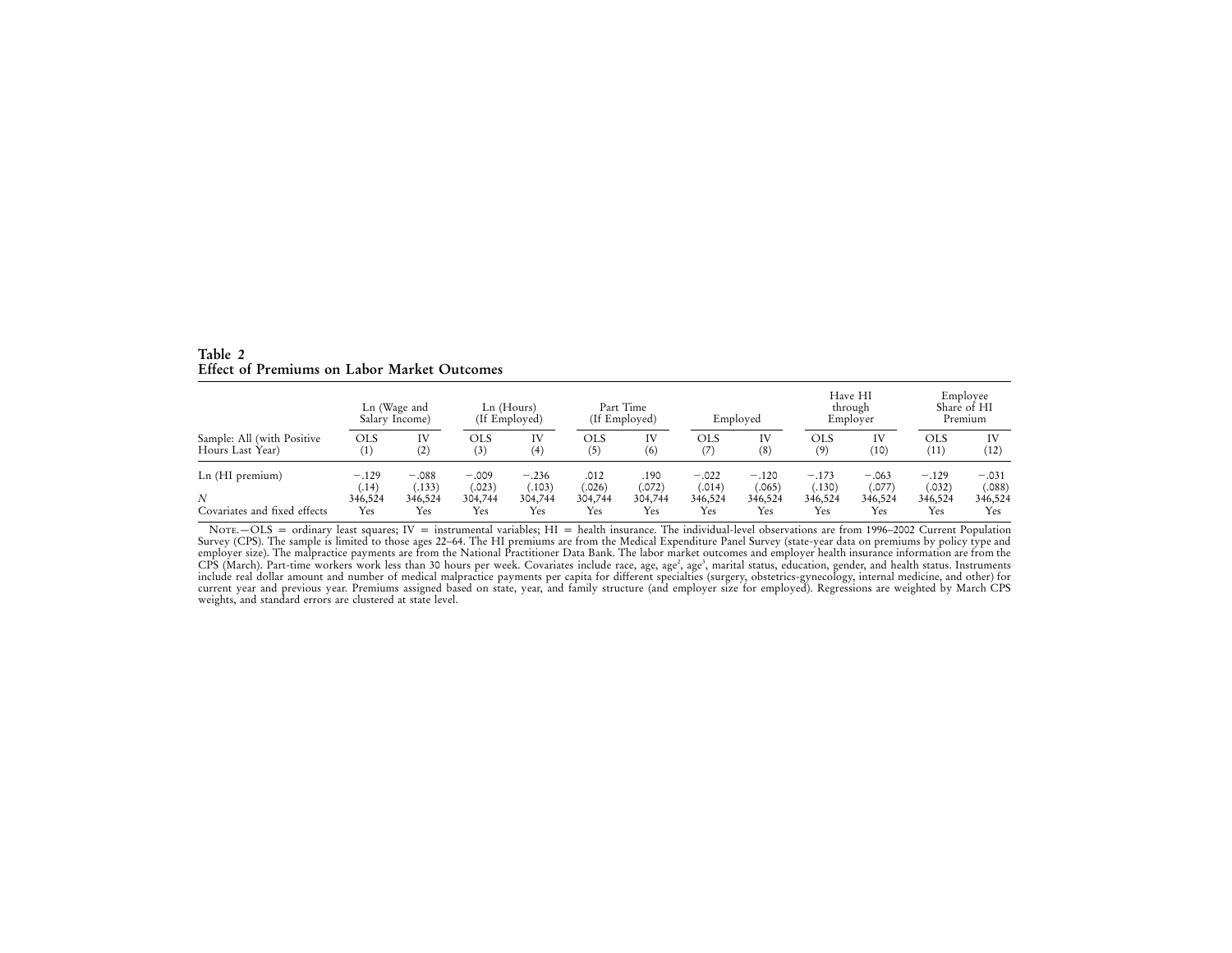## 624 Baicker/Chandra

## **Table 3 First Stage Regressions**

|                                                                                                   | Effect of Growth in Malpractice<br>Payments on Health Insurance Pre-<br>miums (Log-Log Specification) |                             |                                       |  |  |
|---------------------------------------------------------------------------------------------------|-------------------------------------------------------------------------------------------------------|-----------------------------|---------------------------------------|--|--|
|                                                                                                   | (1)                                                                                                   | (2)                         | (3)                                   |  |  |
| All payments                                                                                      | .011                                                                                                  | .021                        |                                       |  |  |
| Surgical payments                                                                                 | (.009)                                                                                                | (.008)                      | .014                                  |  |  |
| Obstetrics-gynecology payments                                                                    |                                                                                                       |                             | (.006)<br>$-.003$                     |  |  |
| Internal medicine payments                                                                        |                                                                                                       |                             | (.003)<br>.005                        |  |  |
| Other payments                                                                                    |                                                                                                       |                             | (.007)<br>$-.001$                     |  |  |
| No. of surgical paymets                                                                           |                                                                                                       |                             | (.001)<br>$-.022$                     |  |  |
| No. of obstetrics-gynecology payments                                                             |                                                                                                       |                             | (.008)<br>.005                        |  |  |
| No. of internal medicine payments                                                                 |                                                                                                       |                             | (.005)<br>.008                        |  |  |
| No. of other payments                                                                             |                                                                                                       |                             | (.012)<br>$-.004$                     |  |  |
| <i>F</i> -statistic on instruments<br>F-test significance<br>Covariates<br>State and year effects | 2.820<br>.185<br>No<br>Yes                                                                            | 4.100<br>.054<br>Yes<br>Yes | (.003)<br>4.450<br>.007<br>Yes<br>Yes |  |  |

NOTE. - The individual-level observations are from the 1996-2002 Current Population Survey. The sample is limited to those ages 22–64. The health insurance premiums are from the Medical Expenditure<br>Panel Survey (state-year data on premiums by policy type and employer size). The malpractice payments<br>are from the Natio

miums increase by 1%–2%. This is consistent with previous estimates that malpractice payments comprise around 1% of total health expenditures (Kessler and McClellan 1996). We show the results of a similar regression at the state-year (rather than individual) level graphically in figure 3.

Results from two-stage least squares estimation of equation (6) are shown in the even columns of table 2. Here, a 10% increase in premiums reduces wages and salary by 0.9%. There is a large effect of premiums on hours worked—coming partly from increases in the probability of unemployment but also through increases in the probability of part-time work. This is consistent with our expectation that as the cost of providing health insurance benefits increases, firms will substitute part-time workers with limited benefits for full-time workers. In fact, in our data only 22% of part-time workers have employer health insurance, while 64% of fulltime workers do. Consistent with the reduction in full-time jobs, there is also an overall decline in employment rates and a (statistically insig-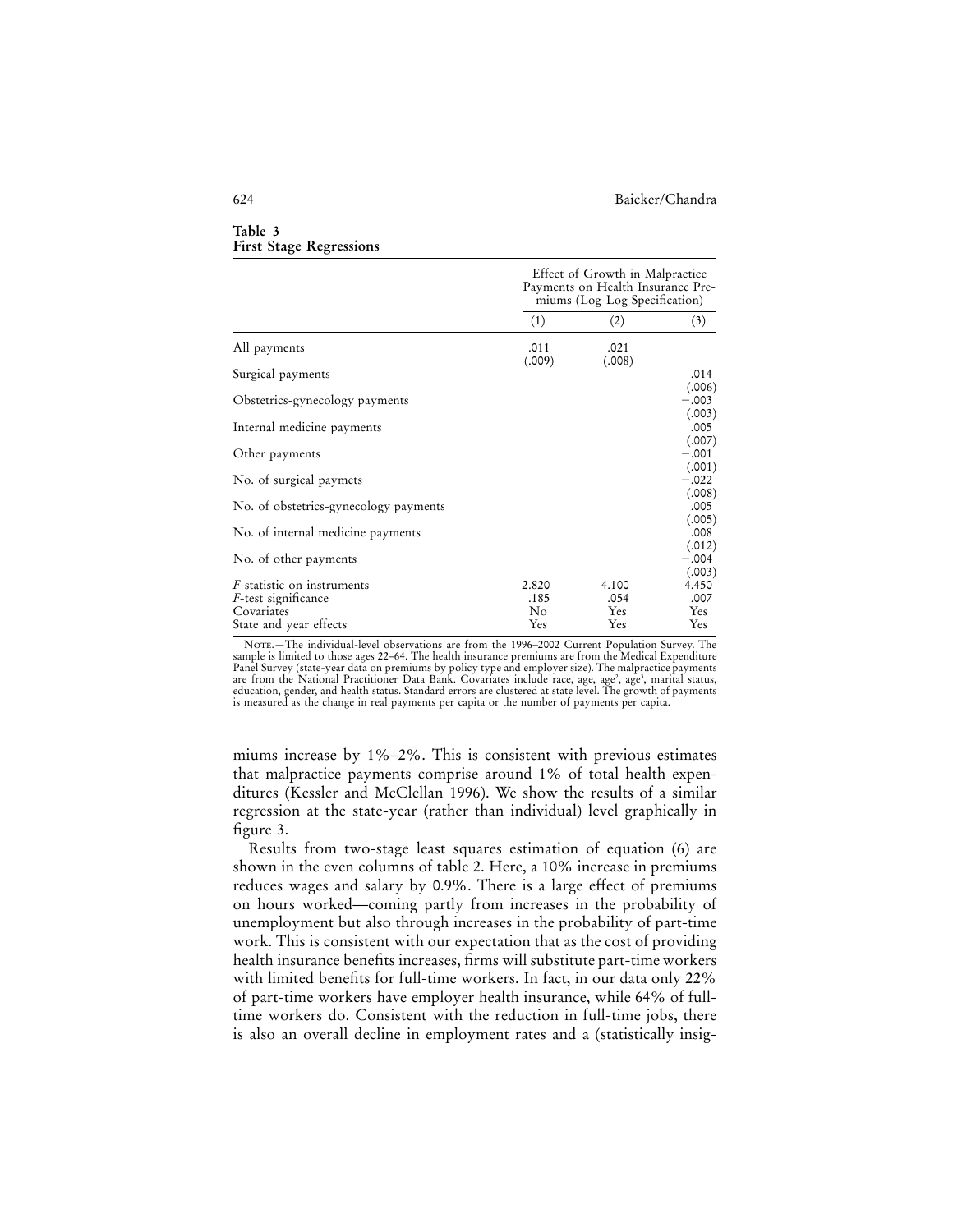

FIG. 3.—The effect of malpractice payments on health insurance premiums. The regression line represents an adjusted coefficient of 0.03 (clustered SE 0.01). The sample includes annual observations of 48 continental U.S. states from 1996 to 2002. The controls include categorical measures of educational attainment, race, age, marital status, health status, and gender mix (at the state-year level), as well as state and year fixed effects. Standard errors are clustered at the state level. The covariates are aggregated to state-year level from the annual March CPS.

nificant) decline in the probability of being covered by EHI.<sup>14</sup> In contrast to the OLS results, all the IV results are consistent with the predictions of a model where workers partially value health benefits or where firms are constrained in their ability to adjust wages. For each IV specification we evaluated the potential endogeneity of the imputed health insurance premium variable by performing a Durbin-Wu-Hausman test. In each of these tests, we rejected the null hypothesis that the OLS estimates were

<sup>&</sup>lt;sup>14</sup> Ideally, we would also examine the extent to which employers offer EHI. To shed more light on this issue we examined the results of the Kaiser/Health Research Educational Trust survey. These data show that between 1996 and 2002 (the period of our study), the percentage of firms offering EHI increased from 59% to 66%. There was no change for larger firms (defined as those who employ over 200 workers), 99% of whom offer coverage. These firms account for approximately 60% of total employment. Unfortunately, we are unable to explore the relationship between an employer's decision to offer EHI and increases in the price of EHI in more detail. Questions about whether or not an employee is offered EHI are only asked in the 1997, 1999, and 2001 February supplements. In these years, we can match almost three-quarters of the March respondents to the February survey, but this represents less than 30% of our original sample. In this smaller sample, however, we do not have the power to detect changes in EHI being offered to employees: our results were simply too noisy to allow us to conclude that we were learning anything systematic.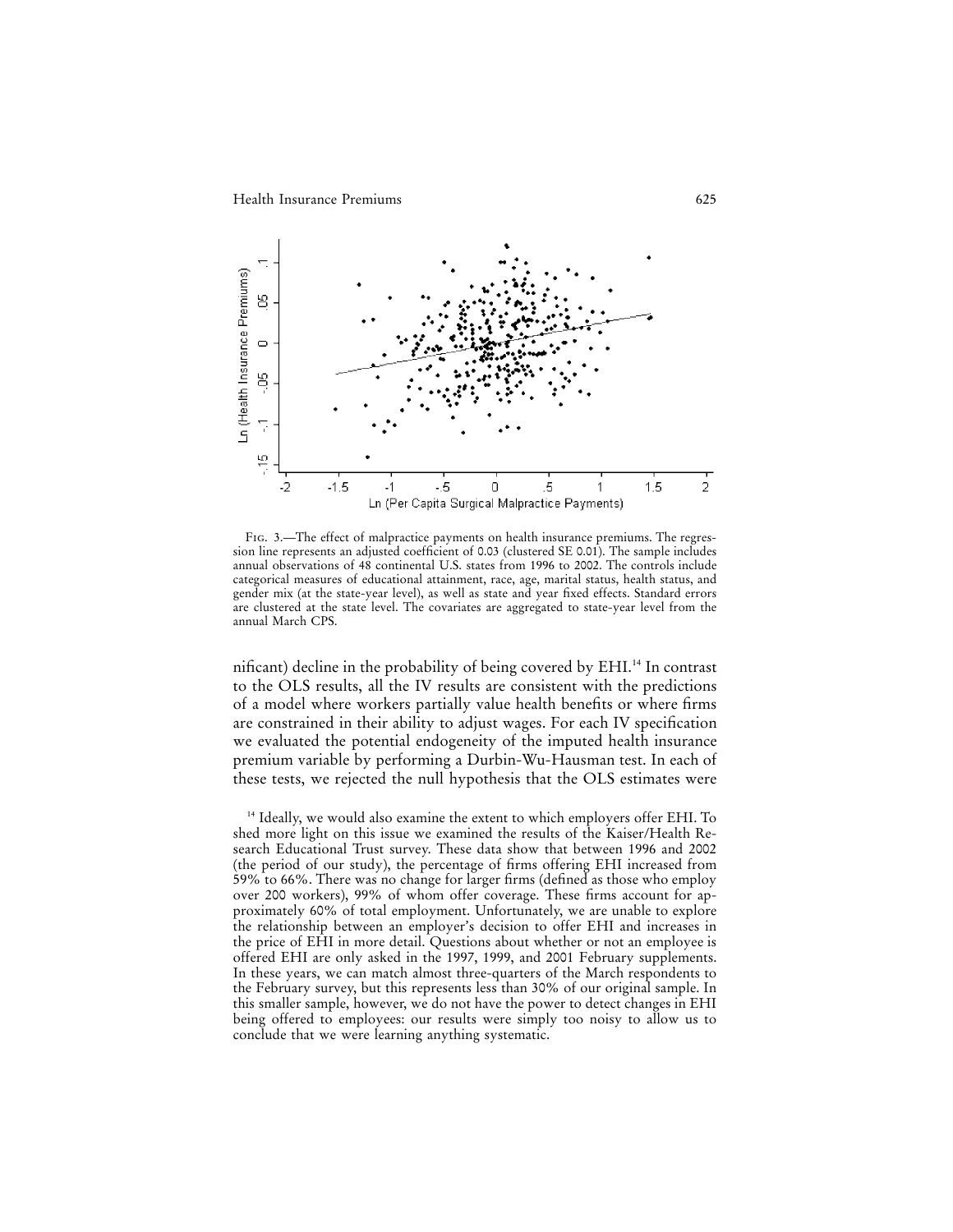not systematically different from the IV estimates (each test statistic had a *p*-value of less than 0.0001).

As health insurance costs have risen, popular concern has grown over increases in required employee contributions to health insurance premiums. In fact, between 1996 and 2002, the employee share of health insurance premiums remained relatively stable at just under 20%. This fraction does not seem to respond to increases in health insurance premiums—using our IV specification in table 2, column 12, the fraction of premiums paid by employees (and consequently employers) does not respond to increases in premiums.

We were concerned that the first-stage *F*-statistic of 4.45 could be indicative of a problem of weak instruments (Staiger and Stock 1997).<sup>15</sup> Following Stock, Wright, and Yogo (2002), we reestimated the models in table 2 with limited information maximum likelihood (LIML) methods as operationalized by Moreira (2003) and Moreira and Poi (2003). This treatment constructs tests of coefficients based on the conditional distributions of nonpivotal statistics. The LIML point estimates were virtually identical to the IV results reported in table 2 (SEs in parentheses): wages  $-0.080$  (0.143), hours  $-0.218$  (0.072), part time 0.162 (0.058), any health insurance 0.067 (0.054), and EHI  $-0.040$  (0.073).

We also examined whether our results were robust to the inclusion of industry and occupation controls and state-year unemployment rates, and we found very similar results with the inclusion of these additional variables. Specifically, the IV coefficients (SEs) on the probability of being part time with these additional controls entered simultaneously were 0.17 (0.07), on hours they were  $-0.199$  (0.106), on employment they were  $-0.10$  (0.065), and on the probability of receiving EHI they were  $-0.04$ (0.07). These estimates are very similar to those reported in table 2.<sup>16</sup> We report these results as a specification check rather than our primary specification because the additional covariates are all potentially endogenous variables that may change in reaction to increases in health insurance premiums.

As previous models and empirical research have suggested, we might expect certain groups to be more sensitive in changes in the cost of health

 $15$  It should be noted that without clustering the standard errors, the first stage *F*-statistics exceed 500. We rely on the smaller, more conservative *F*-statistic with clustered standard errors, but we report this statistic as well because it is not clear what the appropriate *F*-stage is with clustered data. We are grateful to Douglas Staiger for recommending the use of LIML to examine the potential for weak instruments.

<sup>&</sup>lt;sup>16</sup> Results with the inclusion of region-specific time trends were also quite similar (SEs in parentheses): wages and salary  $-0.095$  (.177), hours  $-.18$  (.158), part time 0.196 (0.096), employed .160 (.094), any HI -0.065 (0.105), EHI -0.104 (.096), and employee share 0.054 (.125).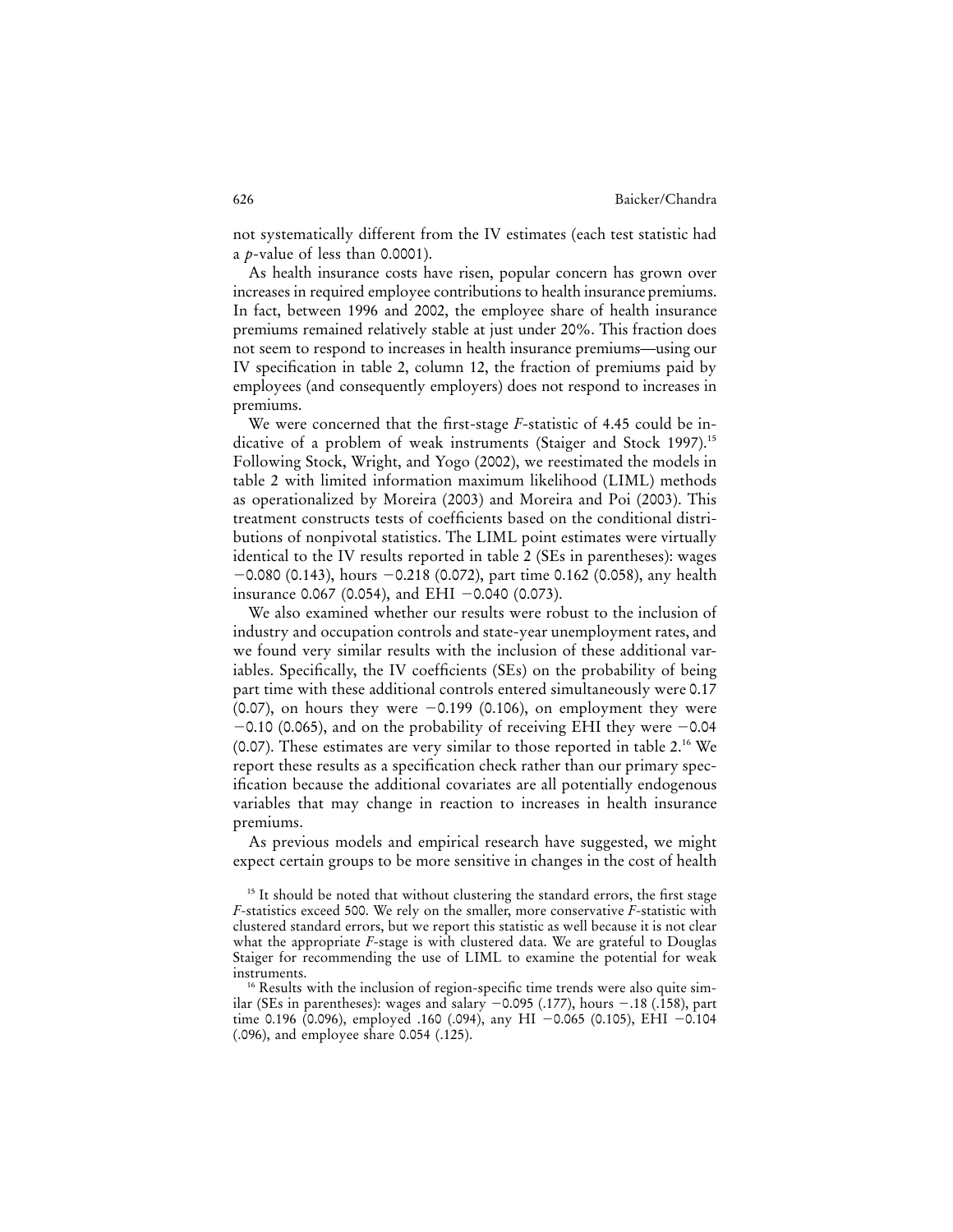insurance. First, workers with health insurance should see a much bigger offset in their wages than workers without, who should see none. The first column of table 4 tests this hypothesis by including the interaction of health insurance premiums with an indicator for coverage by EHI. We see that, in fact, all of the reductions in income are borne by employees with health insurance. The magnitude of the elasticity of  $-0.20$  is consistent with dollar-for-dollar offset (since premiums, paid with pretax dollars, are about 20% of wage and salary income at the mean)—implying that covered workers bear the full incidence of increases in health insurance premiums. The results for part-time workers in table 4, columns 3–4, are consistent with part-time workers seeing an increase in wages and a decline in coverage when health insurance premiums increase (which would be the case if workers were moving from full-time jobs with benefits to part-time jobs with higher wages instead of benefits), but these results are not statistically significant.

If our predictions are correct, we should also see declines in wage and salary income (and health insurance coverage from an employer) for workers in sectors where the demand for labor is particularly elastic. Because manufacturing goods are nationally traded and the labor demand for manufacturing workers is a derived demand, we would expect the local demand for such workers to be particularly sensitive to the price of health insurance. Table 4, columns 5–7, shows that in addition to the larger predicted wage declines for this group, we also observe a decrease in the probability of employment and an increase in the probability of being shifted to part-time work.<sup>17</sup>

Which workers would be most likely to give up EHI (in exchange for higher wages) as premiums increase? Married women are likely to have a lower value of EHI, as they may have access to insurance though their husbands (Berger et al. 2003). As shown in the last panel of table 4, these women are indeed more likely to lose EHI when premiums go up. They are also more likely to be employed and more likely to be in part-time jobs (recall that our model predicted that total employment might increase if there was a shift to part-time jobs). In contrast to the results for married women, we find that there is a large wage offset for married men (coefficient on interaction term of  $-0.04$ , not shown in table) but that there is no effect on the probability of being part time (coefficient on interaction term of 0.009, insignificant) or on the probability of being employed for this group (coefficient on interaction term of 0.021, insignificant). That the results for married men and women are different in a manner that accords with eco-

<sup>&</sup>lt;sup>17</sup> Employment in the manufacturing sector is measured as major industry of employment last year, while the dependent variable is measured as employment last week. For this reason, we cannot include interactions with hours or EHI, also measured currently as opposed to last year, using this variable.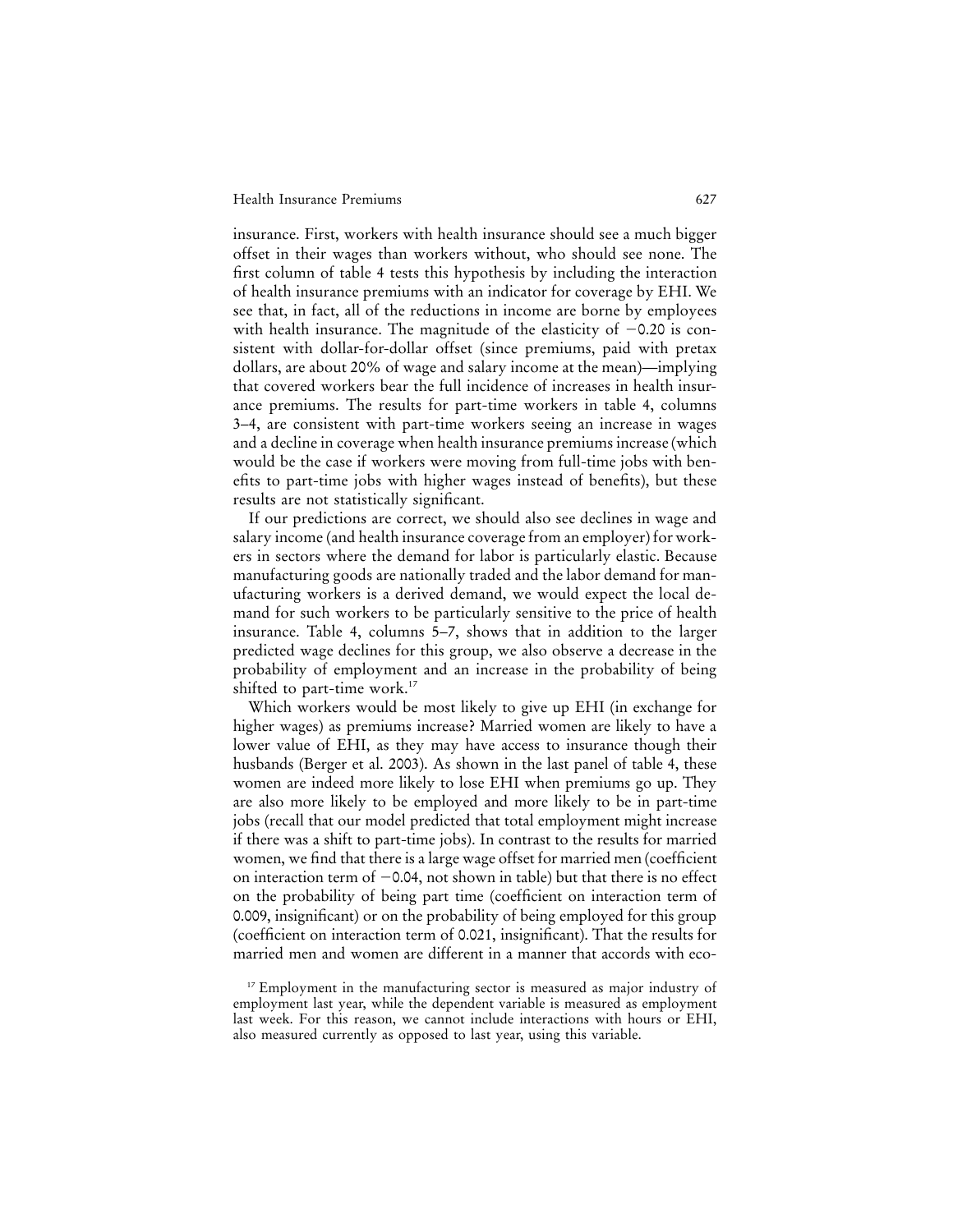|                                      | Interaction Term and Outcome          |                        |                                       |                        |                               |                                   |                     |                               |                        |                      |                       |
|--------------------------------------|---------------------------------------|------------------------|---------------------------------------|------------------------|-------------------------------|-----------------------------------|---------------------|-------------------------------|------------------------|----------------------|-----------------------|
|                                      | Part-Time Workers<br>Workers with EHI |                        |                                       | Manufacturing Workers  |                               |                                   | Married Women       |                               |                        |                      |                       |
|                                      | Ln(Wage<br>and Salary)<br>(1)         | Pr(Employed)<br>(2)    | Ln(Wage<br>and Salary) Pr(EHI)<br>(3) | (4)                    | Ln(Wage<br>and Salary)<br>(5) | Pr(Employed) Pr(Part Time)<br>(6) | (7)                 | Ln(Wage<br>and Salary)<br>(8) | Pr(EHI)<br>(9)         | Pr(Employed)<br>(10) | Pr(Part Time)<br>(11) |
| Ln (HI premium)                      | .05<br>(.14)                          | $-.19$<br>(.08)        | $-.12$<br>(.18)                       | $-.02$<br>(.10)        | $-.12$<br>(.13)               | $-.11$<br>(.06)                   | .17<br>(.07)        | $-.08$<br>(.15)               | .03<br>(.09)           | $-.19$<br>(.07)      | .15<br>(.07)          |
| Main effect of in-<br>teraction term | 2.32<br>(.37)                         | .34<br>(.18)           | $-.99$<br>(.46)                       | .01<br>(.23)           | 1.41<br>(.37)                 | .48<br>(.14)                      | $-.42$<br>(.14)     | $-.11$<br>(.37)               | .96<br>(.32)           | $-.57$<br>(.19)      | $-.19$<br>(.18)       |
| Ln (HI premium)<br>x interaction     |                                       |                        |                                       |                        |                               |                                   |                     |                               |                        |                      |                       |
| term<br>$R^2$                        | $-.20$<br>(.04)<br>.39                | $-.01$<br>(.02)<br>.23 | .03<br>(.06)<br>.33                   | $-.04$<br>(.03)<br>.12 | $-.14$<br>(.04)<br>.26        | $-.05$<br>(.02)<br>.03            | .04<br>(.02)<br>.05 | $-.04$<br>(.04)<br>.26        | $-.14$<br>(.03)<br>.09 | .04<br>(.02)<br>.17  | .04<br>(.02)<br>.05   |

**Table 4** Differential Effects of Premium Increases (Health Insurance Premiums Instrumented with Malpractice Payments)

Note.—EHI = employer-provided health insurance; HI = health insurance. The individual-level observations are from the 1996–2002 Current Population Survey (CPS). The sample is limited to those ages 22–64. Health insurance premiums are from Medical Expenditure Panel Survey (state-year data on premiums by policy type and employer size). Malpractice payments are from National Practitioner Data Bank. Labor market outcomes and employer health insurance information are from the CPS (March). Parttime work is defined as less than 30 hours per week. Instruments include real dollar amount and the number of medical malpractice payments per capita for different specialties<br>(surgery, obstetrics-gynecology, internal medi size for employed). Regressions are weighted by March CPS weights, and standard errors are clustered at state level.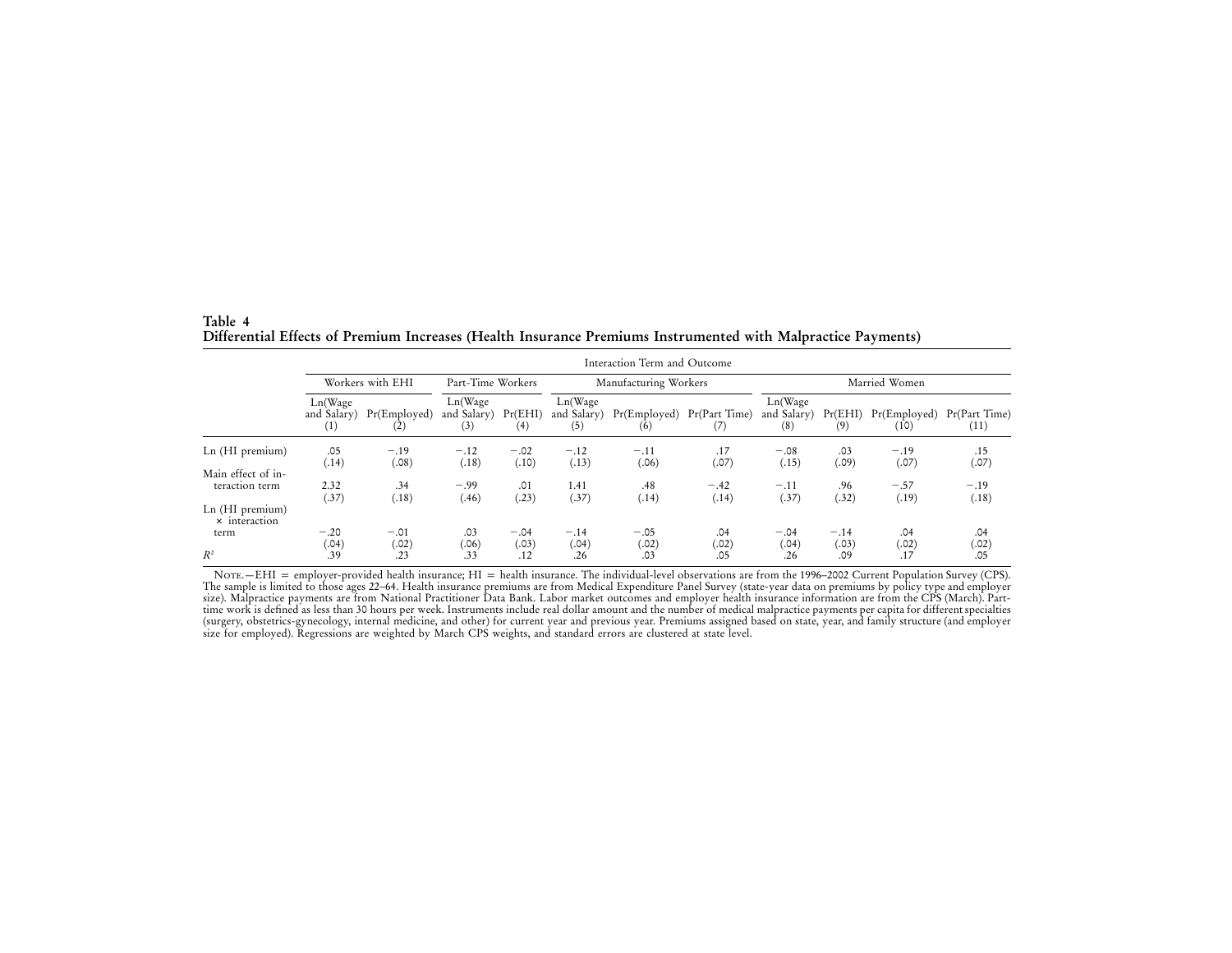nomic theory is reassuring. It provides further evidence that our instrument is not picking up spurious underlying trends in labor market outcomes.

In table 5 we further explore the robustness of our identification strategy. We study the relationship between predicted health insurance premiums and variables, which should not be affected by our instruments. (The predicted premium on the right-hand side captures the variation in our instruments that is used in the IV estimation.) Columns 1–5 of table 5 demonstrate that the instruments are unable to predict variation in percentage black, educational attainment, gender, marital status, or health. Compositional changes in the levels of these variables could potentially affect the labor market outcomes that we study but should not be affected by the increase in malpractice payments—and they are not. To further test our identification strategy, we also include as a dependent variable the probability that an employee is included in an employer pension plan, shown in column 6 of table 5. This could be viewed as a falsification test—health insurance premiums might not be expected to affect pension benefits—but it is possible that when health plan costs go up, all other forms of compensation (wages and other benefits) are reduced to absorb the cost. This does not seem to be the case: the probability of an employee having a pension benefit does not respond to increases in health insurance premiums in the IV specification, with an insignificant coefficient estimate. Finally, in the last three columns on the right, we note the lack of relationship between predicted premiums and health outcomes (measured at the state-yearlevel).18 This finding rules out a class of explanations wherein the population of states with relatively higher malpractice payments is relatively sicker—and as sickness levels increase, health premiums rise. Population illness levels are not the driving factor here. Table 5 also notes that predicted premiums are not associated with higher cesarean-section rates (a procedure that is widely believed to be affected by the use of "defensive medicine").<sup>19</sup>

We can use our estimates to study the economy-wide impact of the growth of health insurance premiums. Using the estimates in tables 2 and 4, we can calculate the effect of rising health insurance premiums on the probability of being employed, employed as a full-time worker, average hours worked, and annual income. These estimates are summarized in table 6. A 20% increase in health insurance premiums (smaller than the

<sup>&</sup>lt;sup>18</sup> Data on aggregate mortality come from the Area Resource File (National Center for Health Workforce Analysis 2003; reported at the county-year level, aggregated to the state-year level by the authors)

<sup>&</sup>lt;sup>19</sup> Baicker and Chandra (2005) demonstrate that increases in medical malpractice liability are not associated with changes in physician flows or the greater use of surgical procedures. This finding rules out a situation where increases in malpractice payments affect both the price and quantity of health care received by workers; changes in the malpractice climate appear only to affect the price of health care as measured by health insurance premiums.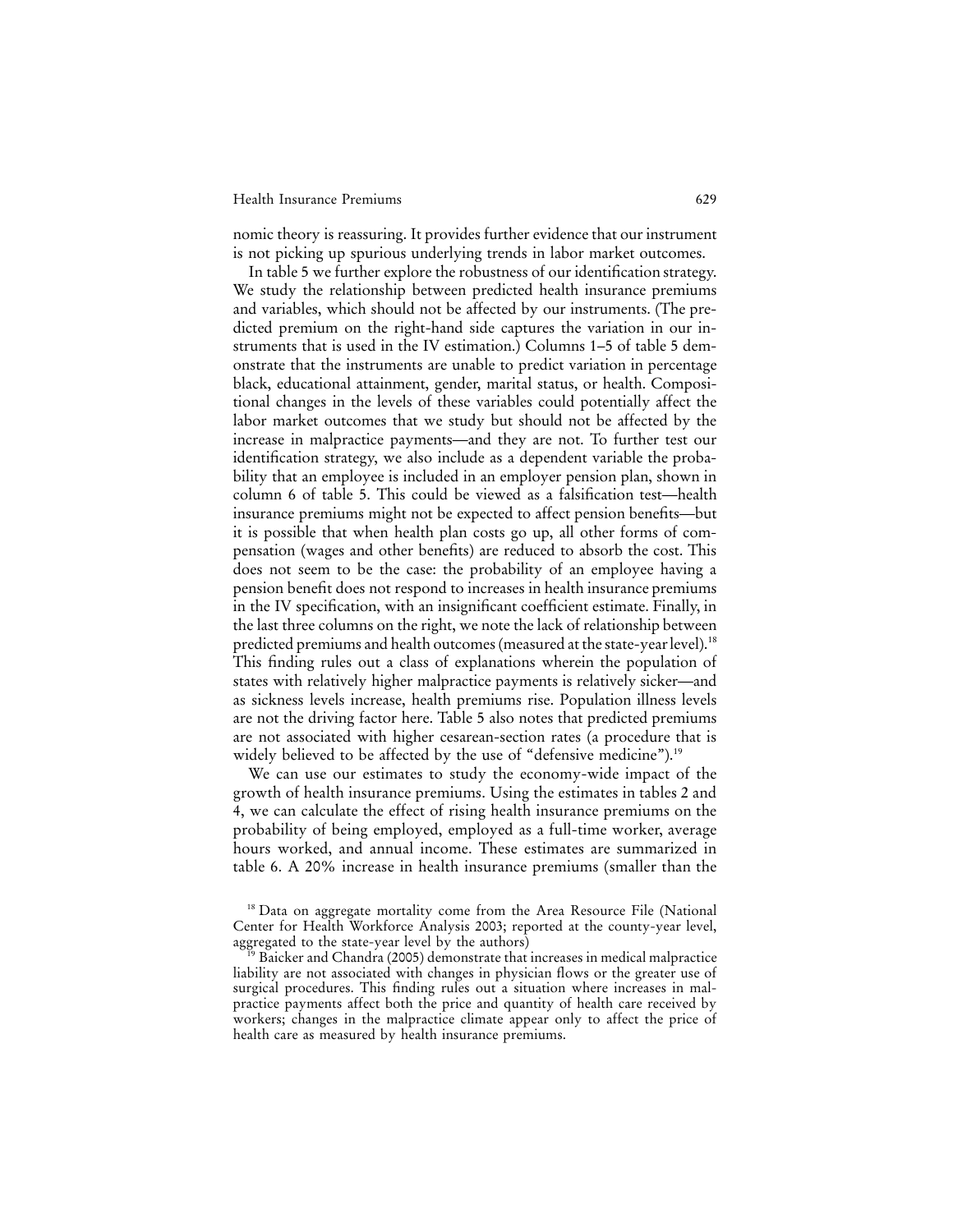| Table 5                     |  |
|-----------------------------|--|
| <b>Specification Checks</b> |  |

|                    |                           | College       |                |                   | Good              | Employer       | Mortality Rates |                                 | Cesarean-<br>Section |
|--------------------|---------------------------|---------------|----------------|-------------------|-------------------|----------------|-----------------|---------------------------------|----------------------|
| Sample: All        | Black<br>$\left(1\right)$ | Education     | Female<br>(3)  | Married<br>(4)    | Health<br>(5)     | Pension<br>(6) | Overall         | Cancer<br>$^{\left( 8\right) }$ | Rates<br>(9)         |
| Ln (HI Premium)    | $-.090$<br>061)           | .048<br>.094) | .002<br>(.062) | $-.090$<br>(.078) | $-.104$<br>(.099) | .180<br>(.137) | .001<br>(.002)  | .0003<br>(.0004)                | $-.072$<br>(.144)    |
| $R^2$              | .076                      | .068          | .011           | .002              | .072              | .038           | .990            | .091                            | .984                 |
| $\boldsymbol{N}$   | 346,524                   | 346,524       | 346,524        | 346,524           | 346,524           | 346,524        | 240             | 206                             | 240                  |
| State and Year FEs | Yes                       | Yes           | Yes            | Yes               | Yes.              | Yes            | Yes             | <b>Yes</b>                      | Yes                  |
| Sample             | CPS Micro                 | CPS Micro     | CPS Micro      | CPS Micro         | CPS Micro         | CPS Micro      | State-year      | State-year                      | State-year           |

Note.—The individual-level observations are from the 1996–2002 Current Population Survey (CPS). The sample is limited to those ages 22–64. The health insurance premiums are from the Medical Expenditure Panel Survey (state-year data on premiums by policy type and employer size). The malpractice payments are from the National<br>Practitioner Data Bank. The labor market outcomes and em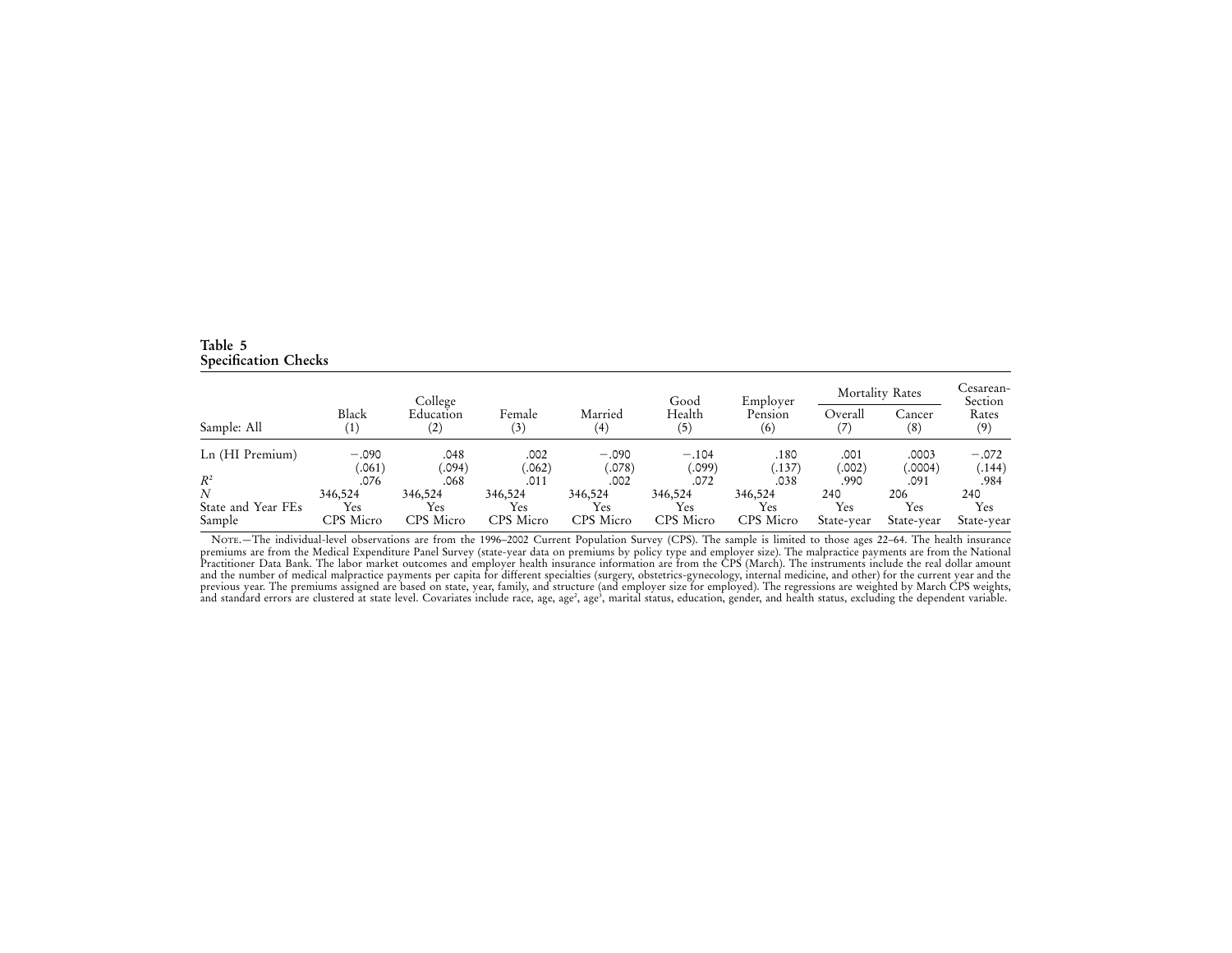**Table 6 Effects of 20% Increase in Premiums**

|                                                  | Mean       | Coefficient | Effect   |
|--------------------------------------------------|------------|-------------|----------|
| Probability of being employed (percentage point) | <b>73%</b> | $-.12$      | $-2.4%$  |
| Probability of working full time, conditional on |            |             |          |
| working (percentage point)                       | 84%        | $-.189$     | $-3.8\%$ |
| Average hours per week, conditional on working   | 41         | $-.237$     | $-1.9$   |
| Average annual income (insignificant)            | 33,750     | $-.088$     | $-594$   |
| Average annual income, conditional on working    |            |             |          |
| and having employer health insurance             | 41,442     | $-.205$     | $-1,699$ |

increase seen in many areas in the past 3 years) would reduce the probability of being employed by 2.4 percentage points—the equivalent of approximately 3.5 million workers. A similar number of workers would move from full-time jobs to part time, reducing the average number of hours worked per week by a little over an hour. Annual (wage and salary) income would be reduced by \$1,700 for those who are employed and have EHI.<sup>20</sup> Together, these estimates demonstrate that the labor market effects of rising health insurance are far from neutral.

## **VI. Conclusion**

Rising health insurance premiums, unemployment, and uninsurance have led to increased scrutiny of the labor market consequences of rising benefits costs. These relationships are, however, difficult to disentangle without a source of exogenous variation. We use variation in medical malpractice payments to derive the causal effect of rising health insurance premiums on wages, employment, and health insurance coverage.

We find that the cost of increasing health insurance premiums is borne primarily by workers in the form of decreased wages for workers with EHI—so that they bear the full cost of the premium increase. Our analysis implies that workers do at least partially value health insurance benefits but that there are impediments to full adjustment through wages, particularly for certain groups. Institutional constraints that prevent firms from discontinuing coverage only for those workers who value it least mean that as the costs of benefits rise, firms and workers have an incentive to move from full-time jobs with benefits to part-time jobs without. We see this increase in part-time work. Workers who value coverage the least will have the greatest incentive to move into jobs that do not offer coverage

<sup>&</sup>lt;sup>20</sup> Ideally, we would have also been able to determine whether wage changes in "protected groups," such as union workers and those near the minimum wage, are smaller, with correspondingly higher negative employment effects. We performed a subgroup analysis to explore this hypothesis and noted that our results were too noisy to conclude anything systematic.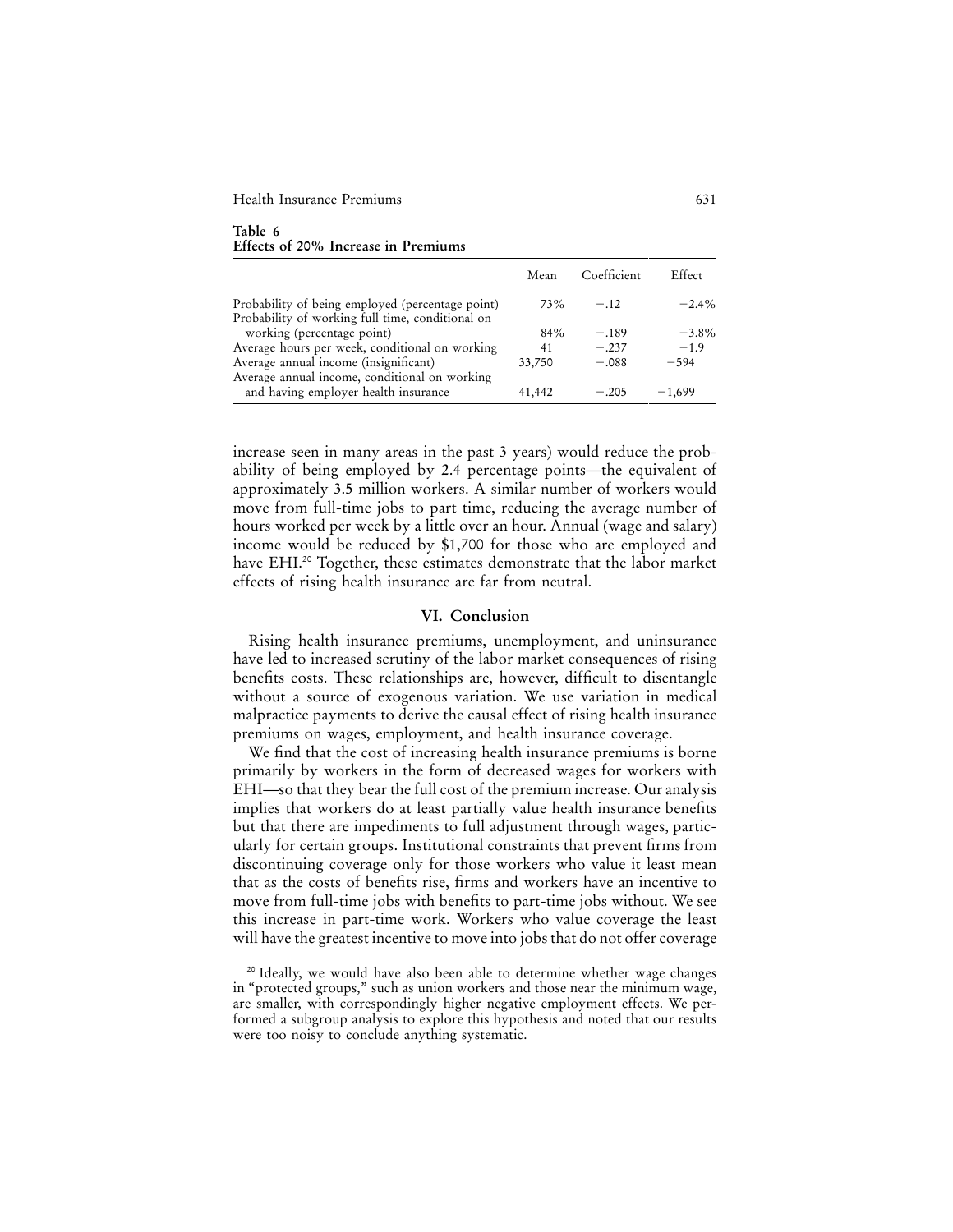as premiums rise. We find that groups like married women, who are likely to have lower value of health insurance coverage through their employer, are more likely to lose coverage as premiums rise.

Our results on wage shifting are consistent with those in Gruber (1994): for workers with EHI, we observe full shifting of the increased price of health insurance onto wages. In addition, our results provide further evidence that the effects of increasing costs are borne disproportionately by particular groups.<sup>21</sup> In contrast to Gruber's study and to the results in Gruber and Krueger (1991), we find effects on both hours and employment. These results may appear to be contradictory, but they are not: in Gruber's study workers receive new maternity benefits, and in Gruber and Krueger they receive more generous workers compensation; both benefits are probably valued by workers, and the empirical finding of the full shifting of increased costs to wages with no effect on overall employment is consistent with the insights of Summers (1989). In our article, however, the increase in the price of health insurance premiums is driven by the medical malpractice crisis, a change that may not enhance the value of health benefits.22 It is therefore unsurprising that workers do not value this increase in costs as highly and that the labor market responds with decreased wages and labor utilization.

These results have strong implications for policies designed to cover the uninsured. For example, if employer health insurance mandates raise the cost of employing workers, we should expect most workers to bear the cost through reduced wages. If some classes of workers are exempt from the mandate (such as part-time workers or those at particularly small firms), employers are likely to substitute uncovered jobs for covered ones, undermining the net effect of the mandate on insurance rates. More generally, rising health insurance premiums will place an increasing burden on workers and increase the ranks of both the uninsured and the unemployed.

## **References**

American Medical Association. 2004a. The medical liability crisis: Talking points. American Medical Association, Chicago, http://www.ama-assn .org/ama1/pub/upload/mm/399/mlr\_tp.pdf (last accessed April 29, 2004).

<sup>21</sup> Gruber (1994) finds that the cost of the maternity benefits are fully borne by married women. Gruber (1997) finds the payroll decline that accompanied Chilean privatization of social security was fully manifested in wages. Sheiner (1995) finds that demographic groups with higher ex ante insurance costs (such as older workers) experience full wage shifting when the price of health insurance increases.

<sup>22</sup> Other work by Kessler and McClellan (1996) did not find an effect of the increased utilization of medical services stemming from tort reforms on mortality from heart attacks and ischemic heart disease. There is also a related literature in medicine that notes that increases in marginal medical spending are not associated with improvements in patient satisfaction (Fisher et al. 2003a, 2003b; Baicker and Chandra 2004).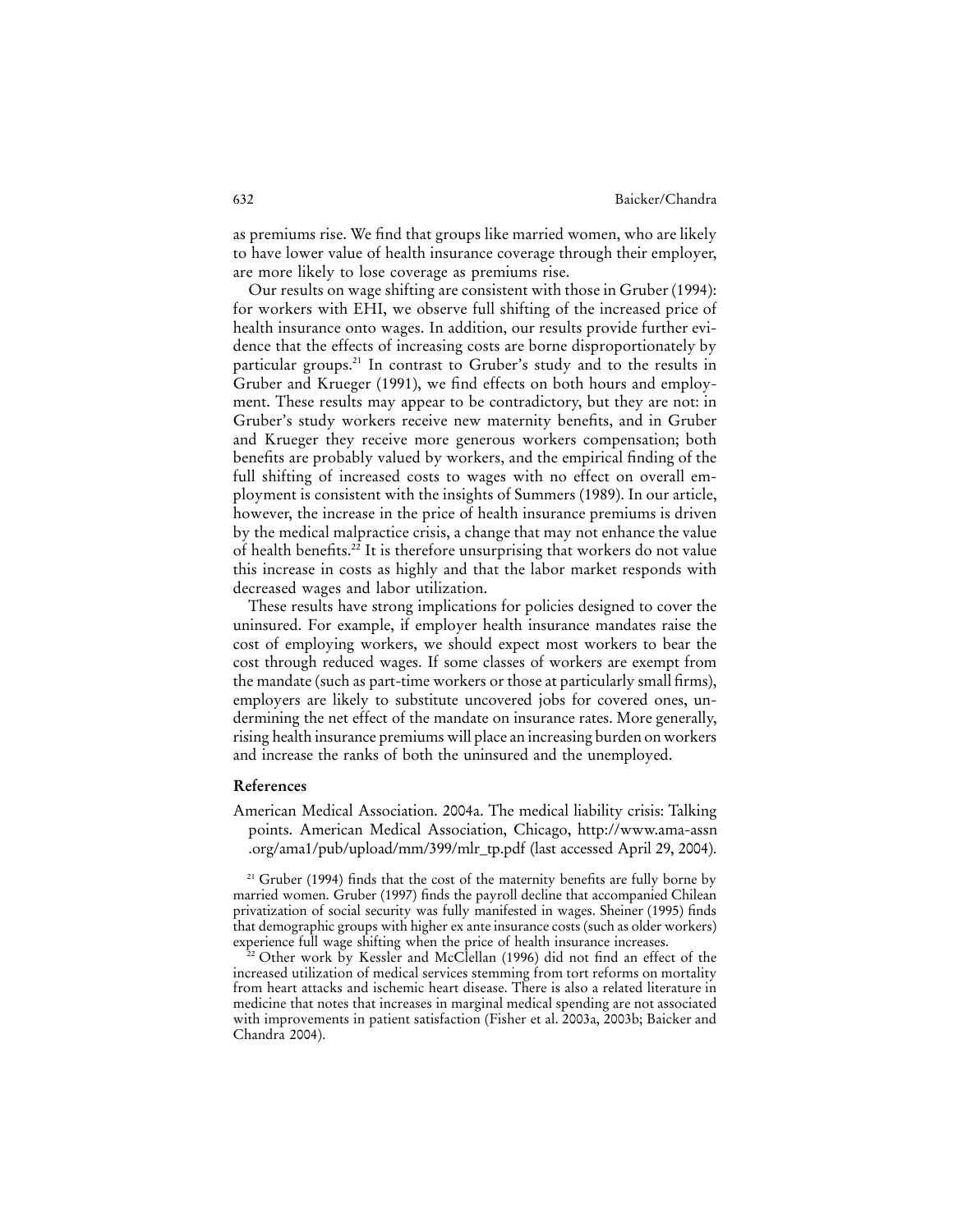- –. 2004b. The medical liability crisis: Why repealing the McCarran-Ferguson or passing other insurance laws is not the answer. American Medical Association, http://www.ama-assn.org/ama1/pub/upload/mm/ 399/mlrcrisis.pdf (last accessed May 2, 2004).
- Baicker, Katherine, and Amitabh Chandra. 2004. Medicare spending, the physician workforce and beneficaries quality of care. *Health Affairs* W4 (April 7): 184–97.
- –. 2005. The effect of malpractice liability on the delivery of health care. *Forum for health economics and policy, forum: Frontiers in health policy research* 8, http://www.bepress.com/fhep/8/4 (last accessed March 25, 2006).
- Berger, Mark C., Dan A. Black, Amitabh Chandra, and Frank A. Scott. 2003. Children, nondiscriminatory provision of fringe benefits, and household labor market decisions. *Research in Labor Economics* 22: 309–49.
- Carrington, William, Kristen McCue, and Brooks Pierce. 2002. Nondiscrimination rules and the distribution of fringe benefits. *Journal of Labor Economics* 20, no. 2:S5–S33.
- Chandra, Amitabh, Shantanu S. Nundy, and Seth A. Seabury. 2005. The growth of physician malpractice liability. *Health Affairs* W5 (May 31): 240–49.
- Currie, Janet, and Brigitte C. Madrian. 2000. Health, health insurance and the labor market. In *The handbook of labor economics*, vol. 3C, ed. Orley Ashenfelter and David Card. Amsterdam: Elsevier Science.
- Cutler, David, and Brigitte Madrian. 1998. Labor market responses to rising health insurance costs: Evidence on hours worked. *RAND Journal of Economics* 29, no. 3:509–30.
- Fisher, Elliott, David E. Wennberg, Therese Stukel, Dan Gottlieb, F. Lee Lucas, and Etoile Pinder. 2003a. The implications of regional variations in Medicare spending. Pt. 1. The content, quality, and accessibility of care. *Annals of Internal Medicine* 138, no. 4:273–87.
- ———. 2003b. The implications of regional variations in Medicare spending. Pt. 2. The content, quality, and accessibility of care. *Annals of Internal Medicine* 138, no. 4:288–98.
- Gruber, Jonathan. 1994. The incidence of mandated maternity benefits. *American Economic Review* 84:622–41.
- ———. 1997. The incidence of payroll taxation: Evidence from Chile. *Journal of Labor Economics* 15, no. 3, pt. 2:S72–S101.
- Gruber, Jonathan, and Alan B. Krueger. 1991. The incidence of mandated employer-provided insurance: Lessons from workers' compensation insurance. *Tax Policy and the Economy* 5:111–43.
- Kaiser Family Foundation, Kaiser Commission on Medicaid and the Uninsured. 2003. Health insurance coverage in America, 2002 data update. Kaiser Family Foundation, Washington, DC.